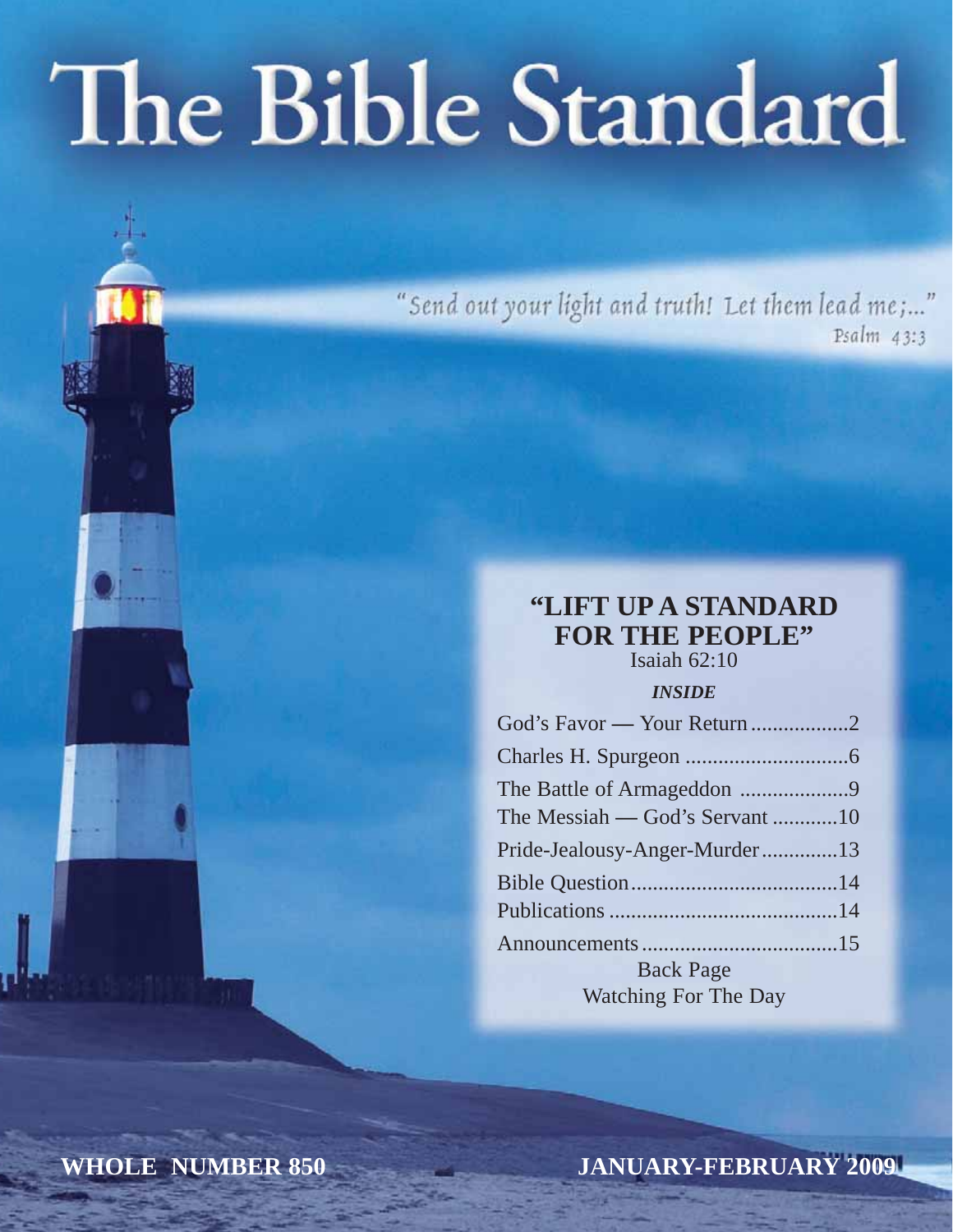

# **God's Favor s Favor—Your Return our Return**

*"God is able to make all grace abound toward you; that you, always having all sufficiency in all things, may abound for every good work"* **(2 Cor. 9: 8).** 

We are at the doorstep of another year, we pause and thank God for all the way He has led us day by day. "Many, O LORD my God, are your wonderful works which you have done; and your thoughts toward us cannot be recounted to you in order; if I would declare and speak of them, they are more than can be numbered" (Psa. 40: 5). As the thoughtful Christian in proper appreciation contemplates all of God's tender mercies and bountiful providences, his reaction may well be voiced in the words of the Psalmist (Psa. 116: 12-14, 17): "What shall I render unto the LORD for all his benefits toward me? I will take up the cup of salvation, and call upon the name of the LORD. I will pay my vows unto the LORD now in the presence of all his people." "I will offer to you the sacrifice of thanksgiving, and will call upon the name of the LORD."

In meditating on what the Lord might be pleased for us to use for our motto text for 2009, the Apostle Paul's words in 2 Cor. 9: 8, quoted above, appealed to our mind. The text emphasizes (1) all of His bounties to us, and (2) what we are to render to Him, particularly in assisting and serving others. The principal idea of this text is liberality.

We should gain a rich blessing as we consider God's blessing and favor to us, but also in understanding how and to what extent we may show our gratitude to Him by thriving in every good work to His greater honor and glory. We will be helped by it to appreciate more deeply the "all sufficiency in all things" that God provides, and to be "steadfast, immovable, always abounding in the work of the Lord, knowing that your labor is not in vain in the Lord." "Let us not be weary in well doing: for in due season we shall reap, if we faint not" (1 Cor. 15: 58; Gal. 6: 9).

Liberality may be defined as generosity in our desire to see others prosper and liberal in bestowing of our means, talents, time, and attention on them, specially on the needy. It is a quality both of feelings and of acts. In our feelings it makes us pleased with the

prosperity of others. It does not permit us to envy their prosperity, to covet their gains, to seek to draw to ourselves the acquired possessions that they enjoy or to injure them by unfair competition. It makes us feel generous toward them, glad that they are prospering, helpful to them in increasing their prosperity and generous in bestowing of our means, *etc.,* on deserving and needy ones among them. Liberality, therefore, makes us generous and benevolent in spirit as well as generous and helpful in action.

From such generosity we give freely of our time, talents, strength, means, and influence in order to bless others. It prevents our becoming self-centered, avaricious, stingy, greedy, grasping, penurious, miserly, and keeps us from thinking only of self. It is unselfish, kind, generous, and describes one who delights to do good to others. Of course, it must never act contrary to the principles of justice, and never in violation of them. Liberality helps to keep us from living a life of self-indulgence, from using our time, talents, and means, for the pleasures, luxuries and amusements of earth to the neglect of God and others. It helps us in every way to be properly balanced.

# **PAUL'S EXHORTATION**

God has given to us through the Apostle Paul some wonderful thoughts on liberality, not only in our motto text, but also in its accompanying text in 2 Cor. 8 and 9 which brings out a deeper fullness of meaning. Likewise, He has done this also through other passages on the same general subject. One of these is Acts 20: 35 (see A.R.V.), where the Apostle says, "I have shown you in every way . . . that you must support the weak." And remember the words of the Lord Jesus, that He said, "It is more blessed to give than to receive." The general disposition of our fallen nature is to give adherence and support to the strong, and to expect the weaker ones to rally around and uphold us. But this is the way of self-pleasing—the way of the fallen nature.

**THE BIBLE STANDARD—(ISSN: 1556-8555)** Publisher, the **Laymen's Home Missionary Movement—Bible Standard Ministries**, 1156 St. Matthews Road, Chester Springs, PA, 19425-2700, U.S.A. **Editor,** Ralph M. Herzig. Periodicals Postage paid at Kutztown, PA. **Postmaster:** Send address corrections to The Bible Standard, 1156 St. Matthews Road, Chester Springs, PA, 19425-2700; **Rates: One year's subscription**—\$12.00 (6 issues); single issues—\$2.50 each. **Web Site:** *www.biblestandard.com*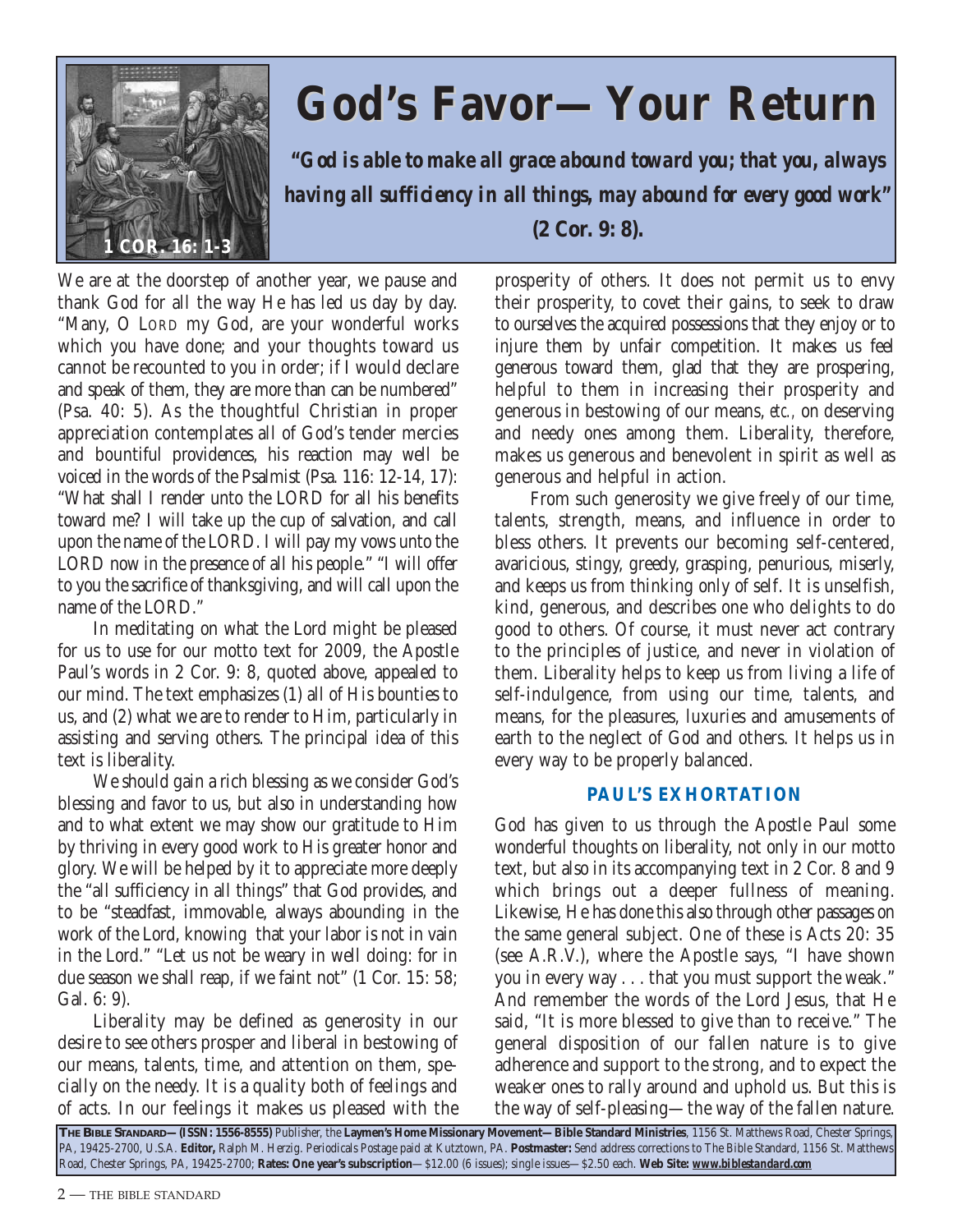However, the method of the true disciple of Christ, the consecrated Christian, is to be the reverse of this. He is to be on the lookout for the welfare, the interests and the comforts of others, especially of those in his own family and of the weaker members of the Household of Faith. The stronger of the brethren in Christ should take pleasure in helping the weaker and the less able, and so far as possible in bringing all up to the stature of manhood in Christ (Rom. 15: 1-3). Acts 20: 35 was addressed to the Ephesians elders and is an appeal on behalf of needy Christians.

Naturally the question arises, "Why should gifts be given to needy Christians?" There are several reasons why this should be done: (1) Their needs, which often cry out loudly for satisfaction; (2) those who are able need to practice giving; (3) God's invitation and promises; (4) God's gifts, especially the gift of His Son. These are four strong reasons for giving.

It was the Apostle's experience, as it is the experience of all thoughtful people, that systematic giving is better than spasmodic giving; hence he encouraged the brethren to set aside an offering regularly each week (see 1 Cor. 16: 2). Not only is the result generally larger, but the influence upon the giver is more beneficial; for it keeps before the mind an object, a service to be rendered as unto the Lord. With many, almost the only opportunity for serving the Lord's cause is that of contributing money. Of course, where a consecrated child of God can do so, it is far better that he should give to the brethren after the manner of St. Paul and his traveling associates—giving spiritual gifts and blessings, either by public preaching or by house-to-house visiting—presenting the Truth either by the printed page or by word of mouth or by both.

But there are those so circumstanced in life through lack of talent, strength or opportunity—or hindered by prior mortgages upon their time in the way of family obligations—that practically their only chance for serving the Lord and manifesting their love for Him is through their gifts to His cause and to His people. For such to be deprived of the opportunity of exercising themselves in the Lord's service in this manner, either through lack of a case needing their assistance or through lack of instruction respecting this method of Divine service, would be to deprive them of an important opportunity of service, and correspondingly to deprive them of the blessings which follow every service rendered to the Lord.

# **LIBERALITY MANIFESTS LOVE**

We notice, therefore, that the Apostle (2 Cor. 8) felt very free to recommend to the Church the grace of giving and even to press upon them the fact that their liberality, in proportion to their ability, would in a large degree be an

index of their love for the Lord and for the Gospel. But here we note, in contrast, the fact that the Apostle did not request alms of them when first they received the Lord's grace, lest they should in any degree get the impression that the Gospel was being preached from mercenary motives—for filthy lucre's sake. Accordingly, we find that rather than mention money the Apostle preached to these very same Corinthians for more than a year without even a suggestion as to payment; that rather than be chargeable to any, he labored with his own hands at his trade of tent making (2 Cor. 11: 7-9; Acts 18: 1-3).

Let us note also the change which the full appreciation of the Gospel wrought upon the believers at Corinth. At first they were so negligent of their privilege that seemingly they never even thought of volunteering financial assistance to the Apostle while he was serving them by the labor of his own hands and receiving some assistance from believers in other places. But after the grace of God had entered more fully into their hearts, they began to appreciate the value of the Truth which they had received and to realize that it had brought them priceless blessings of hope, joy, faith and character. Then they had a zeal, a "forwardness," to do something financially in the Lord's service, which is commendable (2 Cor. 8: 10).

And now that the Apostle was absent from them, and after his course had proved to them that he sought not their money but themselves, to do them good, he felt free to draw their attention to the great blessing which would result from liberality in the Lord's cause in proportion to their ability and love. To impress this matter, he gave them a parable, saying (2 Cor. 9: 6), "He who sows sparingly will also reap sparingly; and he who sows in abundance will also reap bountifully." This reminds us of the proverb, "There is one who scatters, yet increases more; and there is one who withholds more than is right, but it tends to poverty. The generous soul will be made right, and he who waters will also be watered himself" (Prov. 11: 24, 25). The evident lesson is that the Lord is pleased to see His people cultivate breadth of heart as well as of mind—generosity in proportion to their knowledge of Him and of His generosity, which is the best example in giving.

The Scriptures nowhere declare that cases of absolute privation among God's people are proofs that at some time in their past life, when possessed of means, they failed to use a portion of it in charity in the Lord's service. But the inspired words just quoted come very close to giving this lesson. At all events, it is profitable that we lay this testimony to heart and that every child of God henceforth shall be earnestly careful that out of His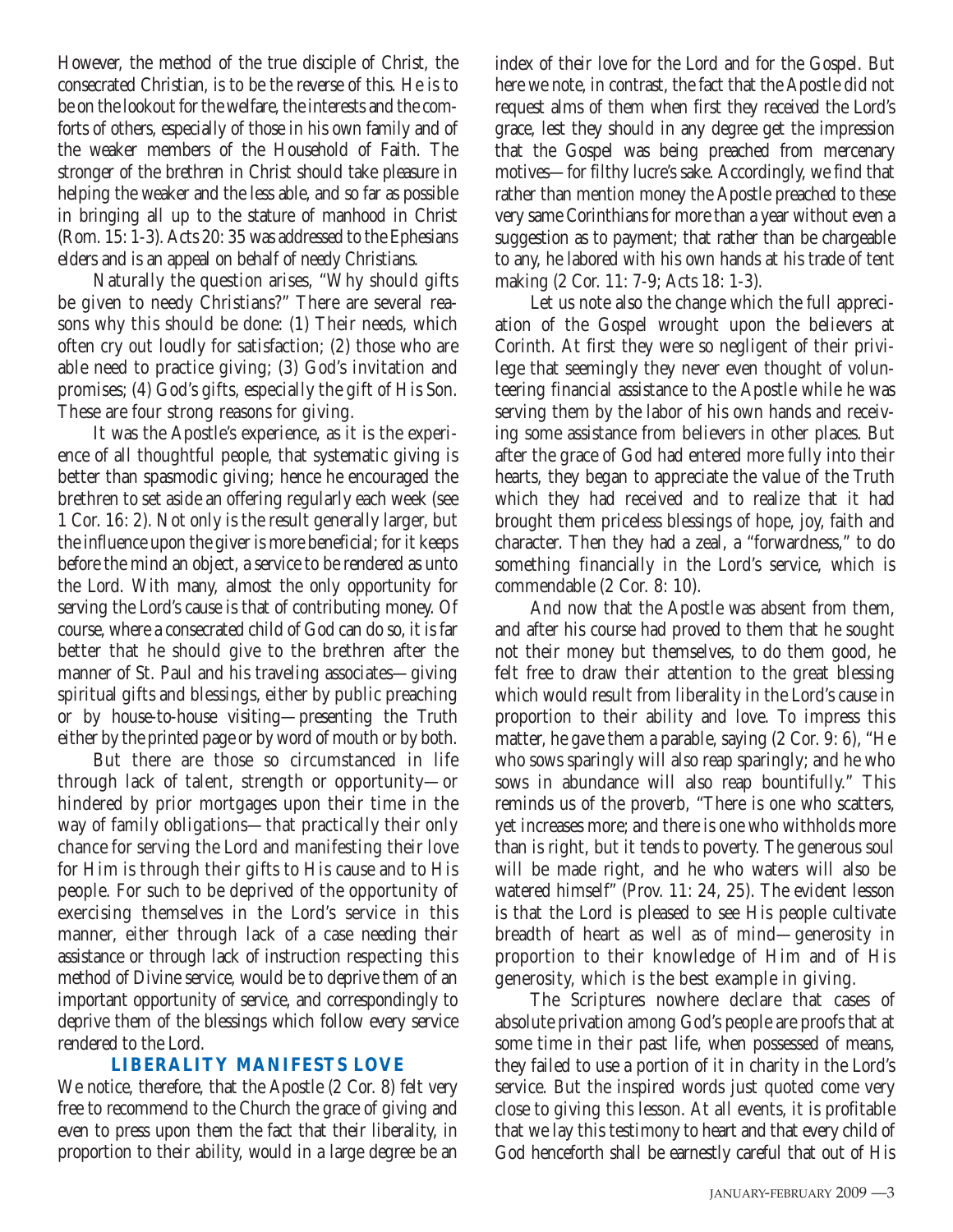

blessings coming to us day by day some measure be carefully, prayerfully and lovingly laid aside as seed to be sown in His service according to the best wisdom and judgment which He will give us.

How many have such carefulness for themselves, either in using every penny as fast as it comes to them or in being so interested in laying by for the outworking of future plans for themselves or their children that they feel that they can spare nothing for the Lord's service! How many such can afterward see that they made a great mistake in so doing! When their accumulations suddenly vanish, either through sickness or accident or bank or business failure or otherwise, then they have good reason to regret that they sowed no "seed" after the manner described by the Apostle.

# **EVALUATING OUR GIFTS**

Our Lord showed us how He measures our gifts—that He esteems not according to the amount given, but chiefly according to the spirit which prompts the gift—when He drew attention to the poor widow who cast two mites into the Temple treasury (Luke 21: 1- 4). From the standpoint of His estimation, that poor widow had cast in a larger sum than had any of the wealthy who had given merely out of their abundance, and not to such an extent that they felt it. How many of the Lord's people would be more "rich" spiritually today, if they would give attention to the exercise of this talent, this opportunity for service, we cannot say. The Lord alone knows. But our good text makes it incumbent upon us to point out a privilege in this direction which is within the reach of even the very poorest of the Lord's people.

Seldom is it necessary to caution people against overmuch giving. Yet in some instances such caution is proper; and in some instances in Scripture, giving has been restrained. No one should give to the extent of causing privation to those dependent upon him. Nor should anyone give to such extent as to bring upon him financial bankruptcy and cause losses to others. The "laying by on the first day of the week" should be general—"according as God hath prospered him." The degree of our prosperity should be the measure of our charity. Upon this, as upon every subject, the Scriptures inculcate the spirit of a sound mind (2 Tim. 1: 7).

"God loves a cheerful giver" (2 Cor. 9: 7). Gifts bestowed in any other than a cheerful spirit might just as well not be given; for they will bring little or no blessing. God does not appreciate such giving. In His estimation it has no "sweet odor." To be appreciated by God, the gift must be a thank-offering, prompted by a realization of our debt of everlasting gratitude to Him from whom comes every good and every perfect gift. And to such, the Apostle assures us in our text, "God is able to make all grace abound." Whoever gives anything in the Divine service in the proper spirit—time, talent, strength, money or influence—will find himself proportionately abounding in the different graces; for such are in the right attitude of heart to grow in grace.

St. Paul seems to imply that such will have "all sufficiency in all things," as well as be able to "abound in every good work." Sufficiency may not mean luxury and every comfort; but "all sufficiency" is gained always where there is "godliness with contentment." In proof that he is inculcating no new theory respecting the Divine care over those who are seeking to scatter to others a portion of the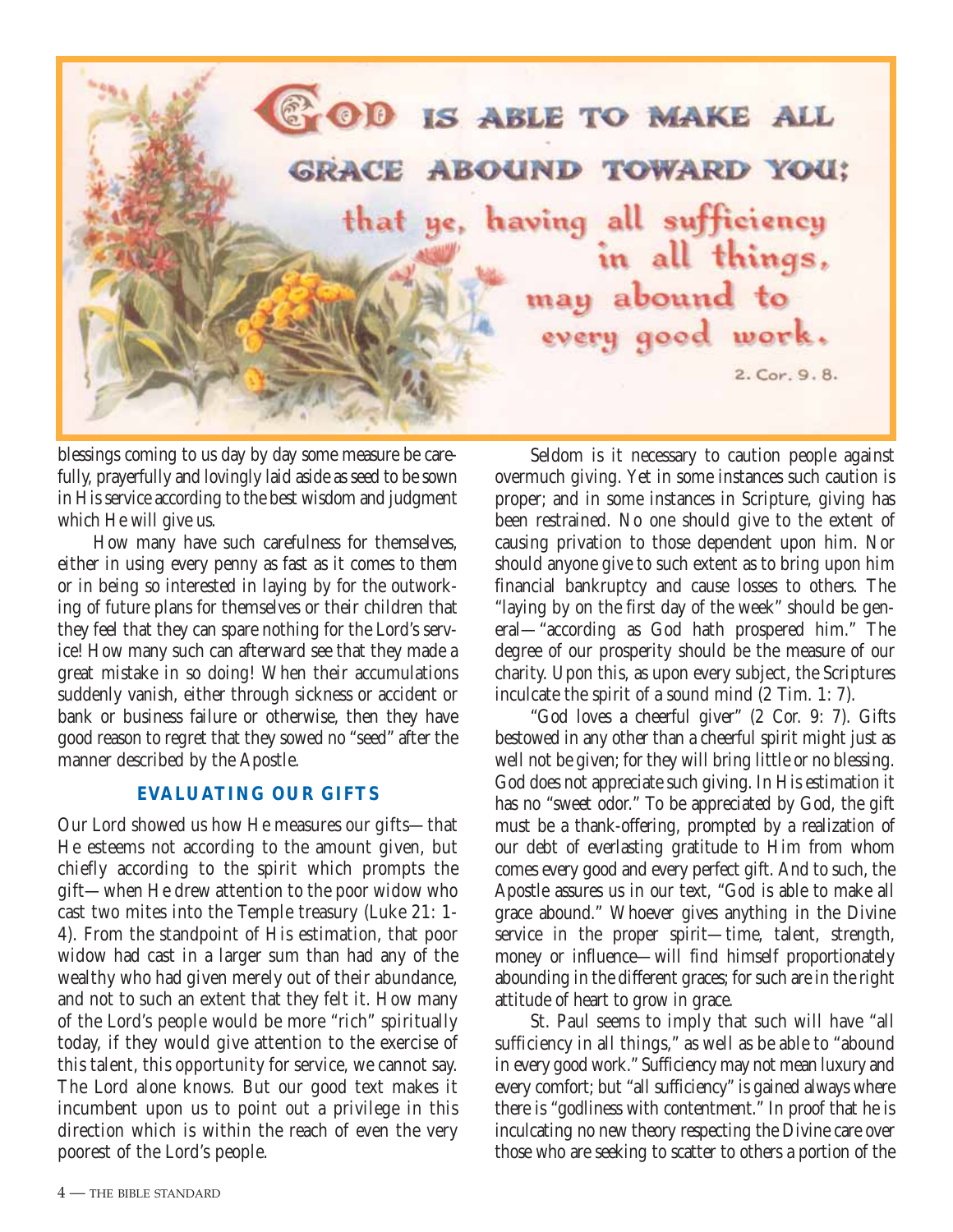blessings that come to them, whether temporal or spiritual, the Apostle quotes from Psalm 112: 9.

In 2 Cor. 9: 11, St. Paul speaks of "being enriched in every thing." We are not to understand him to mean that all of the Lord's people will be enriched financially. He himself is an example of the fact that usually the Lord's people do not become wealthy. He is speaking of the enrichment of the heart. In another place he speaks of himself and his co-laborers in the Gospel work, "as poor, yet making many rich; as having nothing, and yet possessing all things" (2 Cor. 6: 10). These faithful servants of God made many rich in hope, rich in faith, rich in love and in all the various concomitant graces that these qualities imply—they gave the best riches.

# **JESUS' OUR EXAMPLE**

Our Lord Jesus Christ is the superior example of selfdenial in the interests of others. He was rich in the possession of the spiritual nature with all its glory and honor. Yet for our sakes, He became poor, taking the human nature (John 1: 14; 2 Cor. 8: 9) in order that He might redeem the human race. To this end He surrendered life itself at Calvary, that through His sacrifice the Church might become rich—possessed of Divine favor and the riches of Divine grace in Christ, including heavenly honors, in the resurrection, with Him who now is our exalted Lord at the right hand of Divine Majesty. But to attain these honors with Him, those begotten to the new nature needed to study to be like Him, to have His Spirit and to share with others whatever He would provide for them of either temporal or spiritual favors—either to feed and to assist others (particularly those of the Household of Faith) temporally or spiritually, as circumstances may dictate to the willing heart.

"Thanks be to God for his unspeakable gift"! What a bountiful gift is our Savior, our Redeemer (John 3: 16), and the work of salvation through Him! In this connection it is impossible for us to tell the riches of Divine grace toward us—the numberless blessings and mercies which are ours through our Lord. He represents to us the very fullness of every Divine provision for our eternal welfare. As the Apostle says, "In him dwells all the fullness of the Deity bodily" (Col. 2: 9). As yet, only the Church can now give thanks to God for His unspeakable gift. But by and by the whole human race will be in a condition to recognize that gift and to render thanks. When, at the close of the Messianic Reign for the restoration of the Adamic race to their original perfection, all willful sinners shall have been destroyed, then every knee shall bow and every tongue confess, to the glory of God. Then every creature in heaven, on earth and in the sea, shall be heard saying, "Blessing, and honor, and glory, and power, be unto him that sits upon the throne, and unto the Lamb for ever and ever" for the unspeakable gift of Divine love.

What joy is ours, who are already enlightened and can sing the praises of our loving Heavenly Father! May the unspeakable gift and all the other gifts that He has bestowed upon us not be in vain. Let us daily present ourselves to Him for His service, honor and glory, and let us be filled with love and zeal in bringing blessings to others, even as He has so graciously blessed us. "Freely you have received, freely give" (Matt. 10: 8). And in our exercise of liberality, in our blessing of others, let us take heed that we do not our alms before men, to be seen of them; otherwise we have no reward of our Father in heaven (Matt. 6: 1). Let us do good to others, "not with eye service, as men pleasers; but as servants of Christ, doing the will of God from the heart" (Eph. 6: 6). And let us not be weary of well doing for in due season we shall reap, if we faint not.

May our year's text bring to us all a rich blessing as we contemplate the abounding grace that God has bestowed upon us, and will continue to supply for us, so that we may have all sufficiency in all things to the end that we may abound to every good work. God will keep His promise to us abundantly; let us not come short in developing the grace of liberality in our characters and in rendering our service to Him, abounding in every good work. "By this is My Father glorified, that you bear much fruit; so you will be My disciples" (John 15: 8).

As a companion hymn to our text, we recommend "More Likeness To Thee," No. 198 in our hymnal, *Hymns of the Millennial Dawn* (\$6.00), the first stanza of which is as follows: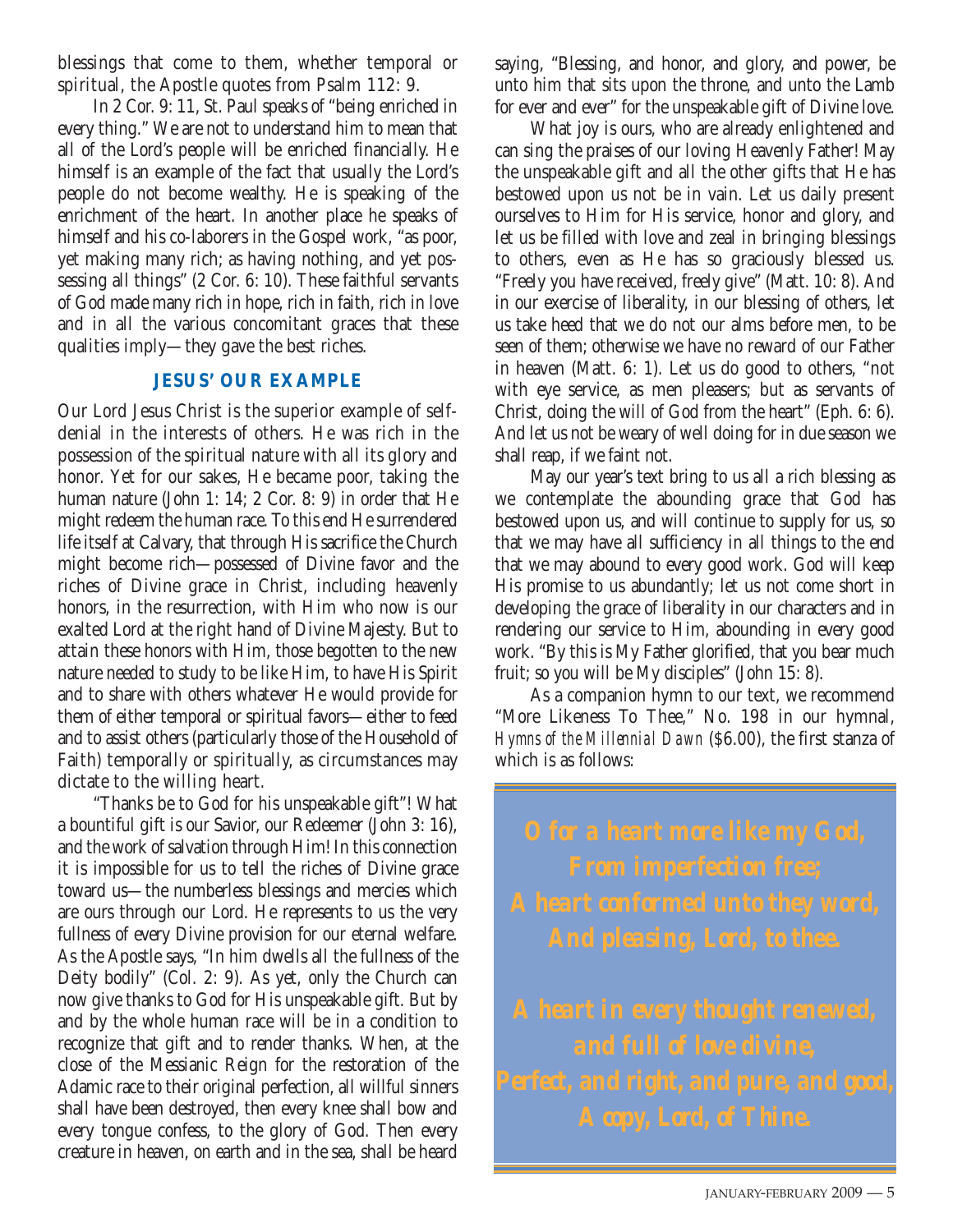# **CHARLES H. SPURGEON A MAN OF GOD**

Many Christians highly esteemed Charles Spurgeon as a Christian and a powerful man of God. Our readers may be interested in some of his life's history, especially his experience in finding Christ Jesus as his Savior.

Charles was born into a Christian home in Kelvedon, Essex, England, on June 19, 1834. His father and grandfather were Independent ministers; but Charles was not satisfied with their views. He was educated at Colchester and Maidstone. In 1849 he was appointed usher in a school at Newmarket; and when he went home for the Christmas season he was determined to visit every religious group in the neighborhood in order to find out, if possible, the way of salvation.

The inquiring lad, a little over 15, visited a number of churches, but he could not find what he was looking for. The ministers expounded various doctrines of Christian faith and preached on the standards of living as Christians; but what the youth needed and longed for was knowledge as to how he, a sinner, could get his sins forgiven.

Charles kept on in his search, and the Lord, according to His promise (Matt. 5: 6; 7: 7-11), did not fail him, but helped him in a way he thought not of. On Jan. 6, 1850 he had planned to go to a certain chapel some distance from his parents' home and had set out on the road. But a heavy snowstorm came on and prevented his continuing the journey. He turned into a side street and came to a little Primitive Methodist chapel. He was not favorably impressed as he entered, for he had heard of some of their unconventional ways of worship, how they shouted in their meetings, *etc.* But he found refuge from the storm and decided to hear what they might have to say. Here is his account of what transpired: "The minister did not come that morning; he was snowed up, I suppose. At last a very thin-looking man, a shoemaker, or tailor or something of that sort, went up into the pulpit to preach. Now it is well that preachers should be instructed; but this man was really stupid. He was obliged to stick to his text, for the simple reason that he had little else to say. The text was from Isa. 45: 22: "Look unto me, and be ye saved all the ends of the earth." He did not even pronounce the

words rightly, but that did not matter. There was, I thought, a glimpse of hope for me in that text.

The preacher began thus: "My dear friends, this is a very simple text indeed. It says, 'Look.' Now, lookin' don't take a deal of pains. It ain't liftin' your foot or your finger; it is just 'look.' Well, a man needn't go to college to learn to look. You may be the biggest fool and yet you can look. A man needn't be worth a thousand a year to be able to look. Anyone can look; even a child can look. But then the text says, 'Look unto me.'"

"Ay!" he said in broad Essex, "many of ye are lookin' to yourselves, but it's no use lookin' there. You'll never find any comfort in yourselves. Look to God the Father

through Jesus Christ. God says, 'Look unto me.' Some of ye say, 'We must wait for the Spirit's workin.' You have no business with that just now. Look to God through Christ, your Saviour. The text says, 'Look unto me."'

Then the good man followed up his text in this way: "Look unto me; I am sweatin' great drops of blood. Look unto me; I am hangin' on the cross. Look unto me; I ascend to Heaven. Look unto me; I am sittin' at the Father's right hand. O poor sinner, look unto me! Look unto me!'"

When he had gone to about that length and managed to spin out ten minutes or so he was at the end of his tether. Then he looked at me under the gallery, and I dare say with so few present he knew me to be a stranger. Just fixing his eyes on me, as if he knew all my heart, he said, "Young man, you look very miserable." Well, I did; but I had not been accustomed to having remarks made from the pulpit on my personal appearance. However, it was a good blow; it struck right home.

He continued, "And you always will be miserable miserable in life and miserable in death—if you don't obey my text; but if you obey now, this moment, you will be saved." Then lifting up his hands he shouted, as only a Primitive Methodist could do, "Young man, look to Jesus Christ. Look! Look! Look! You have nothin' to do but to look and live."

I saw at once the way of salvation. I know not what else he said—I did not take much notice of it—I was possessed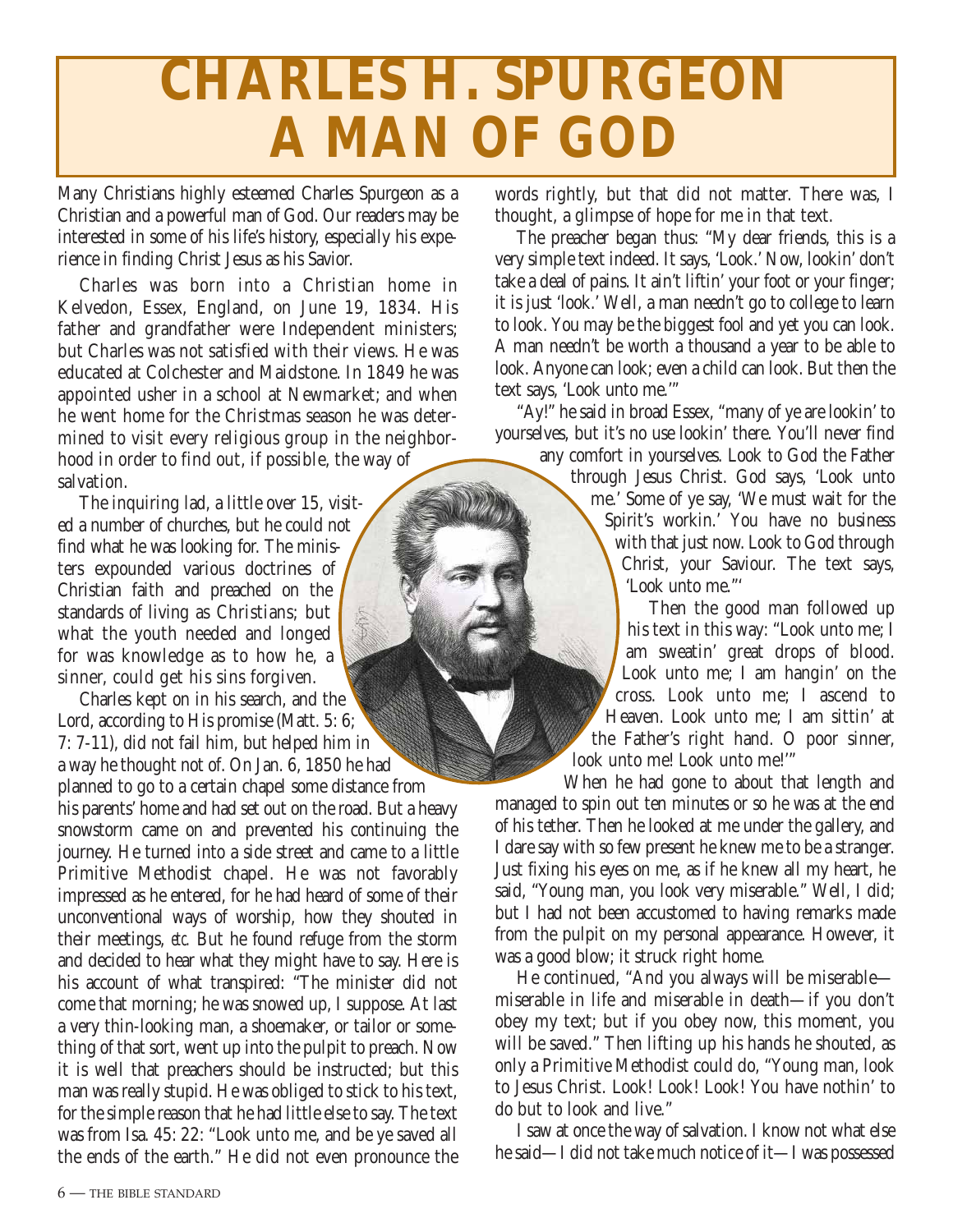with that one thought. Like as when the brazen serpent was lifted up, the people only looked and were healed, so it was with me. I had been waiting to do fifty things, but when I heard that word "Look!" what a charming word it seemed to me! Oh! I looked until I could almost have looked my eyes away. There and then the cloud was gone, the darkness rolled away, and that moment I saw the sun; and I could have risen that instant and sung with the most enthusiastic of them of the precious blood of Christ and the simple faith which looks alone to Him.

That happy day when I found the Savior and learned to cling to His dear feet was a day never to be forgotten by me. An obscure child, unknown, unheard of, I listened to the Word of God; and that precious text led me to the cross of Christ. I can testify that the joy of that day was utterly indescribable. I could have leaped, I could have danced; there was no expression, however fanatical, which would have been out of keeping with the joy of my spirit at that hour.

Many days of Christian experience have passed since then, but there has never been one which has had the full exhilaration, the sparkling delight which that first day had. I thought I could have sprung from the seat on which I sat, and have called out with the wildest of those Methodist brethren who were present, "I am forgiven! I am forgiven! A monument of grace! A sinner saved by blood."

I felt that I was an emancipated soul, an heir of Heaven, a forgiven one, accepted in Christ Jesus, plucked out of the miry clay and out of the horrible pit; with my feet upon a rock and my goings established, I thought I could dance all the way home. I could understand what John Bunyan meant when he declared he wanted to tell the crows on the ploughed land all about his conversion.

# **SPURGEON CONSECRATES HIS LIFE TO GOD**

Having found peace with God through faith in Christ Jesus as his Savior (Rom. 5: 1; 8: 1), Spurgeon heeded the exhortation of Rom. 12: 1 and dedicated his life to God and diligently engaged in religious work at Cambridge and vicinity. His study of the Scriptures caused him to be baptized by immersion in water.

He soon became known locally as "the boy preacher." At 18 he became the pastor of a Baptist congregation in Waterbeach. Becoming known for his eloquence, he was called, in 1854, to the pastorate of the Baptist chapel in Southwark. But soon it became too small for his audience, and his congregation successively removed to Exeter Hall and the Surrey Music Hall, and ultimately built, in 1861, the great Metropolitan Tabernacle, which could accommodate 6,000 persons. Here he preached and labored for the rest of his life, his sermons attracting hearers from all parts of the world.

Besides his ordinary ministrations and the publication from 1855 onward of his weekly sermons, Spurgeon founded the Pastor's College (at which the ministers of 36 London chapels were trained by him), the Stockwell Orphanage, almshouses, schools, etc. Earnestness, simplicity, directness, liveliness and often a genuine touch of humor were the chief characteristics of his sermons. Wisdom, common sense, practicability, frankness, tactfulness and sympathetic understanding, with hatred for sham and falsity, marked his character as a Christian.

Spurgeon was a prolific writer. Among his bestknown volumes are The Saint and His Saviour (1867); John Ploughman's Talk (1868); Feathers for Arrows (1870); The Treasury of David, a commentary on the Psalms—extending to seven volumes (1865-80); Types and Emblems (1875); The Metropolitan Tabernacle and its Work (1876); Farm Sermons (1882); The Present Truth (1883); Storm Signals (1886); Salt Cellars (1889); and he wrote his autobiography, compiled by his wife (1900). His monthly magazine was called The Sword and the Trowel. He died on January 21, 1892, at less than 58 years of age, but his life was very fruitful in the service of the Lord and the Gospel.

**SPURGEON CAME OUT OF BABYLON** Spurgeon was a man of strong convictions, and he stood firm for the Truth as he saw it. Consequently, in his later years, as he saw the Baptist Union condoning error and in its fallen condition departing from much of the Truth of God's Word and creating much confusion, he heard the Lord's call (Rev. 18: 4): "Come out of her, my people." He obeyed, and came out in 1887.

# **EXCERPTS FROM SPURGEON'S WRITINGS**

"Long ago I ceased to count heads. Truth is usually in the minority in this evil world. I have faith in the Lord Jesus for myself, a faith burned into me as with a hot iron. I thank God, what I believe I shall believe, even if I believe it alone. A chasm is opening between men who believe their Bibles and the men who are prepared for an advance upon Scripture. The house is being robbed, its very walls are being digged down, but the good people who are in bed [the creed beds—Isa. 28: 20; see The Battle of Armageddon, p. 608—Editor] are too fond of the warmth, and too much afraid of getting broken heads, to go downstairs and meet the burglars. . . . Inspiration and speculation cannot long abide in peace. Compromise there can be none. We cannot hold the inspiration of the Word and yet reject it; we cannot believe in the atonement and deny it; we cannot hold the doctrine of the fall and yet talk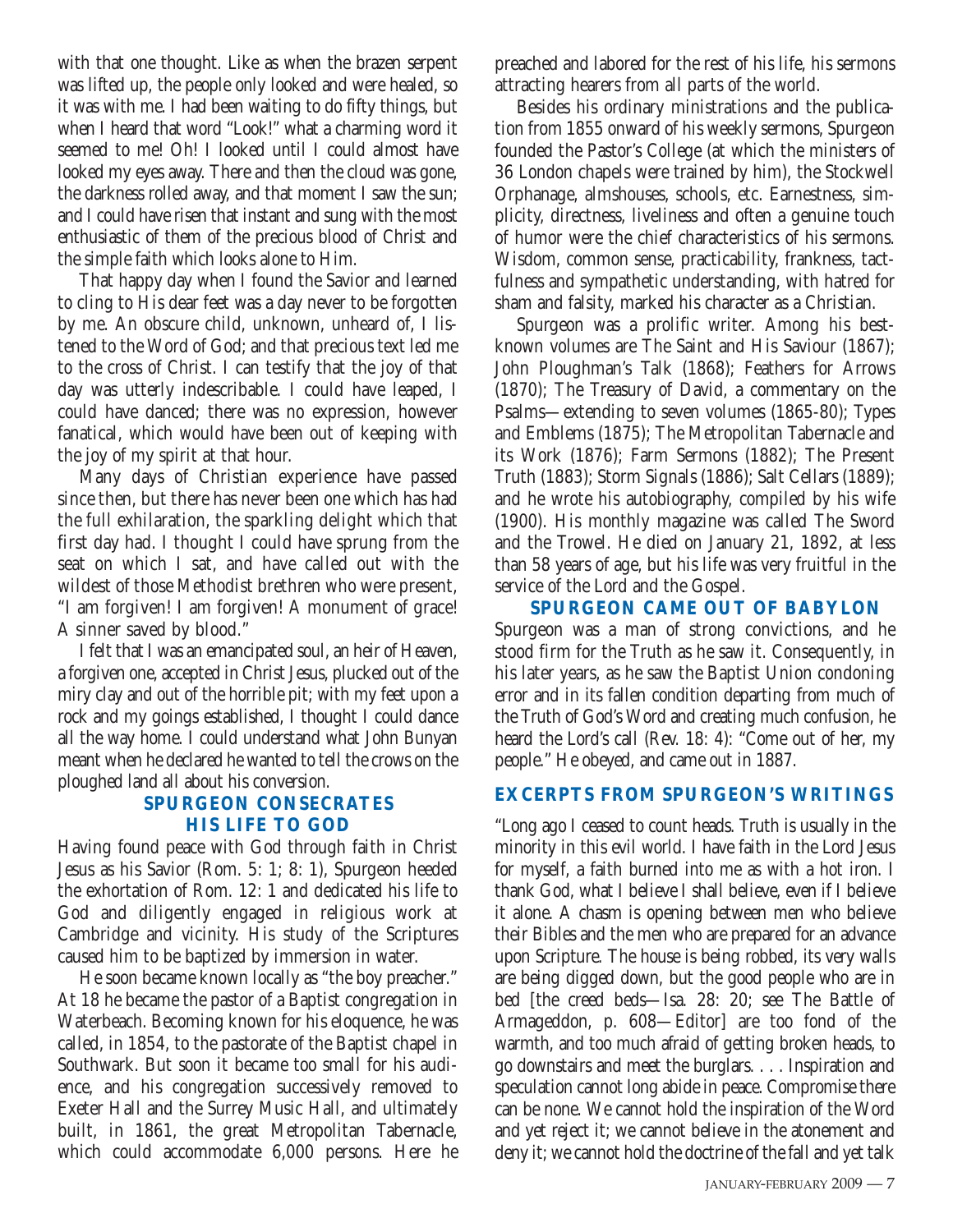of the evolution of spiritual life from human nature; we cannot recognize the punishment of the impenitent and yet indulge the 'larger hope.' One way or the other we must go. Decision is the virtue of the hour.

"Believers in Christ's atonement are now in declared union with those who make light of it; believers in Holy Scripture are in confederacy with those who deny plenary inspiration; those who hold evangelical doctrine are in open alliance with those who call the fall a fable . . . who call justification by faith immoral. . . . Yes, we have before us the wretched spectacle of professedly orthodox Christians publicly avowing their union with those who deny the faith, and scarcely concealing their contempt for those who cannot be guilty of such gross disloyalty to Christ. To be very plain, we are unable to call these things Christian Unions, they begin to look like Confederacies in Evil. . . . It is our solemn conviction that where there can be no real spiritual communion there should be no pretence of fellowship. Fellowship with known and vital error is participation in sin.

"It is a great grief to me that hitherto many of our most honored friends in the Baptist Union have, with strong determination, closed their eyes to serious divergences from truth. I doubt not that their motive has been in a measure laudable, for they desired to preserve peace, and hoped that errors, which they were forced to see, would be removed as their friends advanced in years and knowledge. But at least even these will, I trust, discover that the new views are not the old truth in better dress, but deadly errors with which we can have no fellowship. I regard full-grown 'modern thought' as a totally new cult, having no more relation to Christianity than the mist of the evening to the everlasting hills.

"Let us see to it that we set forth our Lord Jesus Christ as the infallible Teacher, through His inspired Word. I do not understand that loyalty to Christ which is accompanied by indifference to His words. How can we reverence His person, if His own words and those of His Apostles are treated with disrespect? Unless we receive Christ's words, we cannot receive Christ; for John says (1 John 4: 6), 'He who knows God hears us; he who is not of God does not hear us. By this we know the spirit of truth, and the spirit of error.

"Failure at a crucial moment may mar the entire outcome of a life. A man who has enjoyed special light is made bold to follow in the way of the Lord, and is anointed to guide others therein. He rises into a place of love and esteem among the godly, and this promotes his advancement among men. What then? The temptation comes to be careful of the position he has gained, and to do nothing to endanger it. The man, so lately a faithful man of God,

compromises with worldlings, and to quiet his own conscience invents a theory by which such compromises are justified, even commended. He receives the praises of the judicious; he has, in truth, gone over to the enemy. The whole force of his former life now tells upon the wrong side. . . . To avoid such an end it becomes us ever to stand fast.

"Ah, my dear brethren! there are many that are deceived by this method of reasoning. They remain where their conscience tells them they ought not to be, because, they say, they are more useful than they would be if they went 'without the camp.' This is doing evil that good may come, and can never be tolerated by an enlightened conscience. If an act of sin would increase my usefulness tenfold, I have no right to do it; and if an act of righteousness would appear likely to destroy all my apparent usefulness, I am yet to do it. It is yours and mine to do the right though the heavens fall, and follow the command of Christ whatever the consequences may be. 'That is strong meat,' do you say? Be strong men, then, and feed thereon.

"That argument I have heard hundreds of times when people have been urged to come out of false positions and do the right. But what have you and I to do with maintaining our influence and position at the expense of truth? It is never right to do a little wrong to obtain the greatest possible good. . . . Your duty is to do the right: consequences are with God.

"For Christians to be linked in association with ministers who do not preach the Gospel of Christ is to incur moral guilt. A Union which can continue irrespective of whether its member churches belong to a common faith is not fulfilling any Scriptural function. The preservation of a denominational association when it is powerless to discipline heretics cannot be justified on the grounds of the preservation of Christian unity. It is error which breaks the unity of churches, and to remain in a denominational alignment that condones error is to support schism.

"The day will come when those who think they can repair a house which has no foundations will see the wisdom of quitting it altogether. All along we have seen that to come out from association with questionable doctrines is the only possible solution of a difficulty which, however it may be denied, is not to be trifled with by those who are conscious of its terrible reality.

"Separation from such as connive at fundamental error, or withhold the 'Bread of Life' from perishing souls, is not schism, but only what truth, and conscience, and God require of all who would be found faithful.

"Our solid conviction is that things are much worse in many churches than they seem to be, and are rapidly tending downward. Read those newspapers which represent the Broad School of Dissent, and ask yourself, How much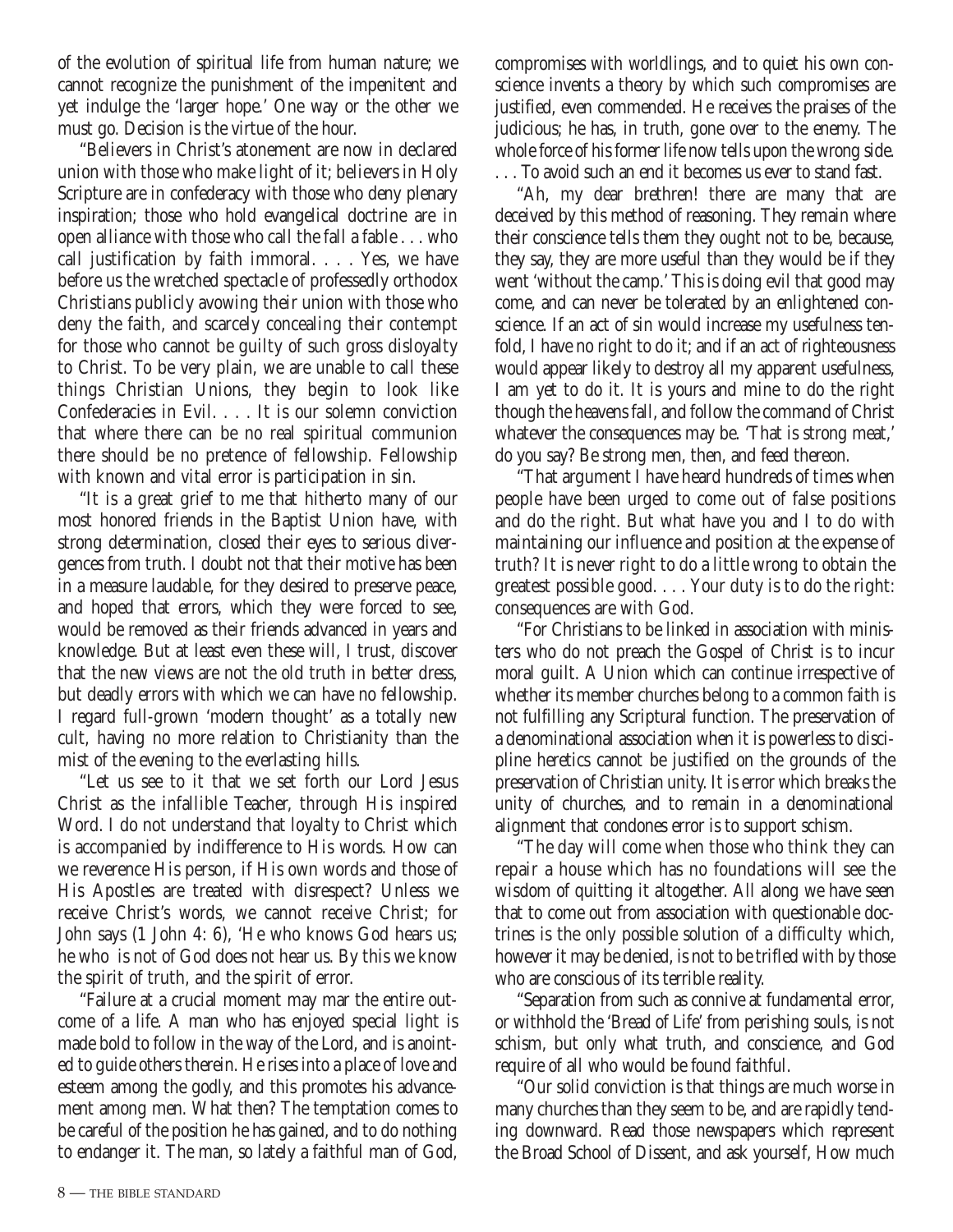further could they go? What doctrine remains to be abandoned? What other truth to be the object of contempt? A new religion has been initiated, which is no more Christianity than chalk is cheese; and this religion, being destitute of moral honesty, palms itself off as the old faith with slight improvements.

"The Atonement is scouted, the inspiration of Scripture is derided. . . the punishment of sin is turned into fiction, and the resurrection into a myth, and yet these enemies of our faith expect us to call them brethren and maintain a confederacy with them.

"One thing is clear to us, we cannot be expected to meet in any Union which comprehends those whose teachings on fundamental points is exactly the reverse of that which we hold dear. Cost what it may, to separate ourselves from those who separate themselves from the Truth of God is not alone our liberty but our duty.

"As soon as I saw, or thought I saw, that error had become firmly established, I did not deliberate, but quitted the body at once. Since then my counsel has been 'Come out from among them (2 Cor. 6: 17).' I have felt that no protest could be equal to that of separation."

**DENOMINATIONS ARE UNNECESSARY** In coming out of his section of Babylon he stated clearly, "We retire at once and distinctly from the Baptist Union." To the supposed inquiry whether he would attempt to head a new denomination, he answered, "No"; and declared that denominations are unnecessary among independent congregations. With this we heartily agree. People are not saved by denominational affiliations, but as individuals. Denominations with their creeds inherited from the Dark Ages have in many respects contradicted the true teachings of God's Word and have caused schisms among Christian brethren. True followers of Christ should be glad to fellowship with all other true followers of Christ regardless of and without sectarian fences.

Let us all "endeavor to keep the unity of the Spirit in the bond of peace . . . till we all come in the unity of the faith, and of the knowledge of the Son of God, unto a perfect man, unto the measure of the stature of the fullness of Christ: that we henceforth be no more children, tossed to and fro, and carried about with every wind of doctrine, by the sleight of men, and cunning craftiness, whereby they lie in wait to deceive; but speaking the truth in love, may grow up into him in all things, which is the head, even Christ" (Eph. 4: 3, 13-15).

Spurgeon suffered much persecution for his coming out of Babylon, but he stood firm for truth and righteousness and never went back into the Baptist Union. Similar experiences will be ours if we follow the voice of the Good Shepherd (John 10: 4, 5); for "all that will live godly in Christ Jesus shall suffer persecution" (2 Tim. 3: 12). You can "rejoice, and be exceeding glad: for great is your reward in heaven." "Rejoice, to the extent that you partake of Christ's sufferings, that when His glory is revealed, you may also be glad with exceeding joy. . . . for the spirit of glory and of God rests upon you, on your part He is glorified."

# **THE BATTLE OF ARMAGEDDON**

The wars since WWI to the present have so weakened the nations that there have been attempts to bring Socialistic ideas forward. This has been met with opposition by some governments and by all classes interested in maintaining the present order of things, "the world which now is." This present society is supported by the wealthy, by financiers, politicians, leaders of industry, and rulers of nations. These will summon the world's religious leaders to their support. Then may come a general opposition; on one side those who are beneficiaries of the present arrangements and institutions who will be against any change. Marshaled against them, on the other side, will be the world's population, who are striving to better their condition; for in God's Plan, the time has come for a change. Shall the Lord's people have any part in the struggle? No! Let us ever keep in mind that we are peacemakers and peace promoters and to help others to see things straight and right. Such a course would tend to put away anarchy and strife; but the

prophesied anarchy will come, despite all endeavors to avoid it (Dan. 12: 1). Nevertheless, the Lord shows us through His Word that there is to be a victory on the part of God's New Order in society, despite opposition to it. Anarchy is the worst thing, a complete lack of some form of government.

This battle will be the way in which God will promote the change, which is represented by His setting up the earthly phase of the Kingdom during the reign of earth's rulers, which will signify the end of these earthly governments (Dan. 2: 44). After this will bring the inauguration of the "new heavens and the new earth" (Rev. 21: 1). The new heavens will be the new ecclesiastical ruling power, the Church in Heavenly Glory, enthroned with our Lord. The new earth will be the earthly order in the hands of the Worthies, "whom the Lord will make Princes in all the earth," for the restitution work of the Millennium when Christ's Kingdom shall be fully established (Psa. 45: 16; Acts 3: 19-21).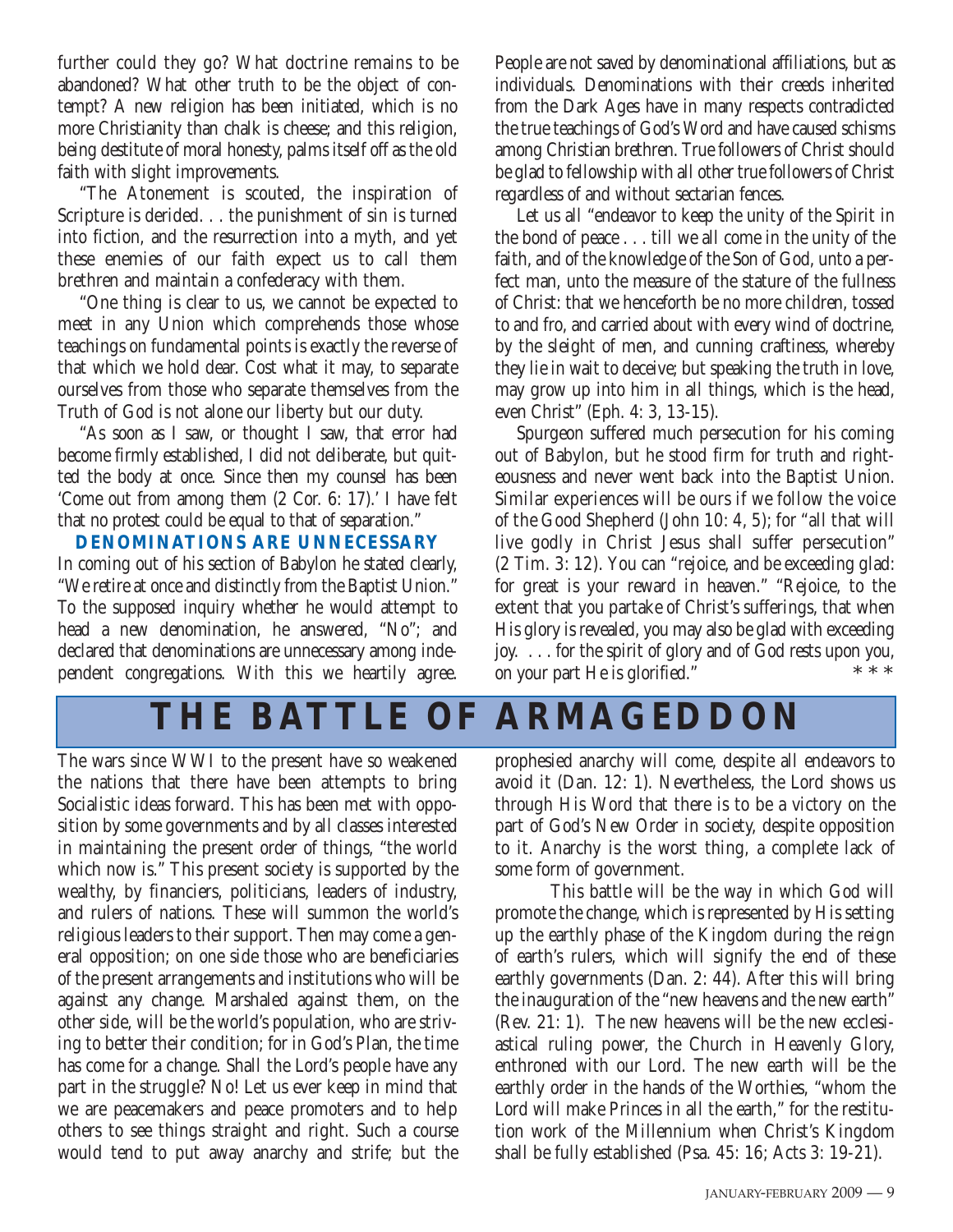

THE last portion of the Book of Isaiah (Chapters 40—66) presents one of the most beautiful and sublime groups of prophecies of the sacred Scriptures. It opens with a special message of comfort for Israel and "The voice of one crying in the wilderness: Prepare the way of the LORD; make straight in the desert a highway for our God" (Isa. 40: 3). It ends (65: 17; 66: 15, 16, 22-24) with an account of "the new heavens and the new earth," wherein shall dwell righteousness, and the destruction of the wicked in the Second Death (symbolized by the worm and fire of destruction), the destruction being complete, inescapable and eternal annihilation—"for their worm shall not die, neither shall their fire be quenched."

This group of 27 chapters may logically be divided into three equal sections of nine chapters each. The first section, (Isa. Chaps. 40—48) treats largely of Israel's deliverance from Babylon; and Cyrus is here spoken of as God's "shepherd," His "anointed"—His *messiah* (the Hebrew word for "anointed" is *mashiach)* through whom Israel was to be restored.

Other rulers, *e.g*., Saul (1 Sam. 12: 3; 24: 6, 10; 26: 9, 11, 16), David (Psa. 89: 20; 18: 50) and Solomon (1 Kg. 1: 33-39), despite their sins and imperfections, are also each spoken of as God's messiah, His anointed, each typifying in certain respects the Great King Messiah, through whom God will finally deliver His people. Likewise, Cyrus, God's messiah, to whom He gave "all the kingdoms of the earth" and charged him to build for God a house at Jerusalem and to set free the captives (whosoever will "of all his people"—Ezra 1: 1-4), prefigures God's great King Messiah (Isa. 61: 1-3), whom He "has anointed . . . to proclaim liberty to the captives, and the opening of the prison [the unconscious state of death in *sheol*—Dan. 12: 1, 2; Psa. 68: 18] to them that are bound [death's captives] . . . to appoint unto them that mourn in Zion, to give unto them beauty for ashes, the oil of joy for mourning, the garment of praise for the spirit of heaviness, that they might be called trees of righteousness, the planting of the LORD, that He might be glorified."

The first nine-chapter section (40—48) depicts the restoration of Israel following the 70 years' desolation of

the land, in lavish terms that far excel the deliverance that was then accomplished under Cyrus. Therefore it evidently points forward to the great antitypical restoration under God's King Messiah, when "the glory of the LORD shall be revealed, and all flesh shall see it together" (40: 5); and it ends (48: 20-22) with an account of the blessedness of the "redeemed" servants of the LORD (amid and after their suffering) which is set forth in contrast to the condition of the wicked, for "there is no peace [no prosperity—and no hope of eternal life], says the LORD, for the wicked."

The second section (Chaps. 49—57) tells more about the deliverance from Babylon, points out Messiah's rejection, sufferings, etc.*,* describes the development of both good and evil and ends (57: 18-21) with predictions of "comforts" and "peace, peace [much prosperity]" to those "of a contrite and humble spirit" (v. 15), who desire to be healed of the maladies of their fallen condition, but with predictions of restlessness and trouble to the wicked, who are "like the troubled sea, when it cannot rest, whose waters cast up mire and dirt." This second section ends with the same refrain as the first section: "There is no peace, says My God, for the wicked."

The third section (Chaps. 58—66) brings to a climax the description both of the righteous and of the wicked and their final rewarding according to their works, with the LORD appearing to the joy of His people (66: 5), the birth of the new order (vs. 7-9), Jerusalem restored and blessed (vs. 10-14, 20), all the Gentiles blessed under their ministry (vs. 12, 19; comp. Chap. 60), all flesh worshiping before God (v. 23), all the wicked destroyed (v. 24) and the new heavens and the new earth established forever (v. 22). What a glorious consummation.

# **GOD'S JUSTICE UNBREAKABLE**

And what is the great center from which all these blessings are to come? They are from God*,* who cannot violate or transgress against His own law of justice (Ex. 34: 7). How could He be "a just God and a Savior" (Isa. 45: 21) if, in providing for the salvation of Adam and his race, He had ignored the just demands of His own law,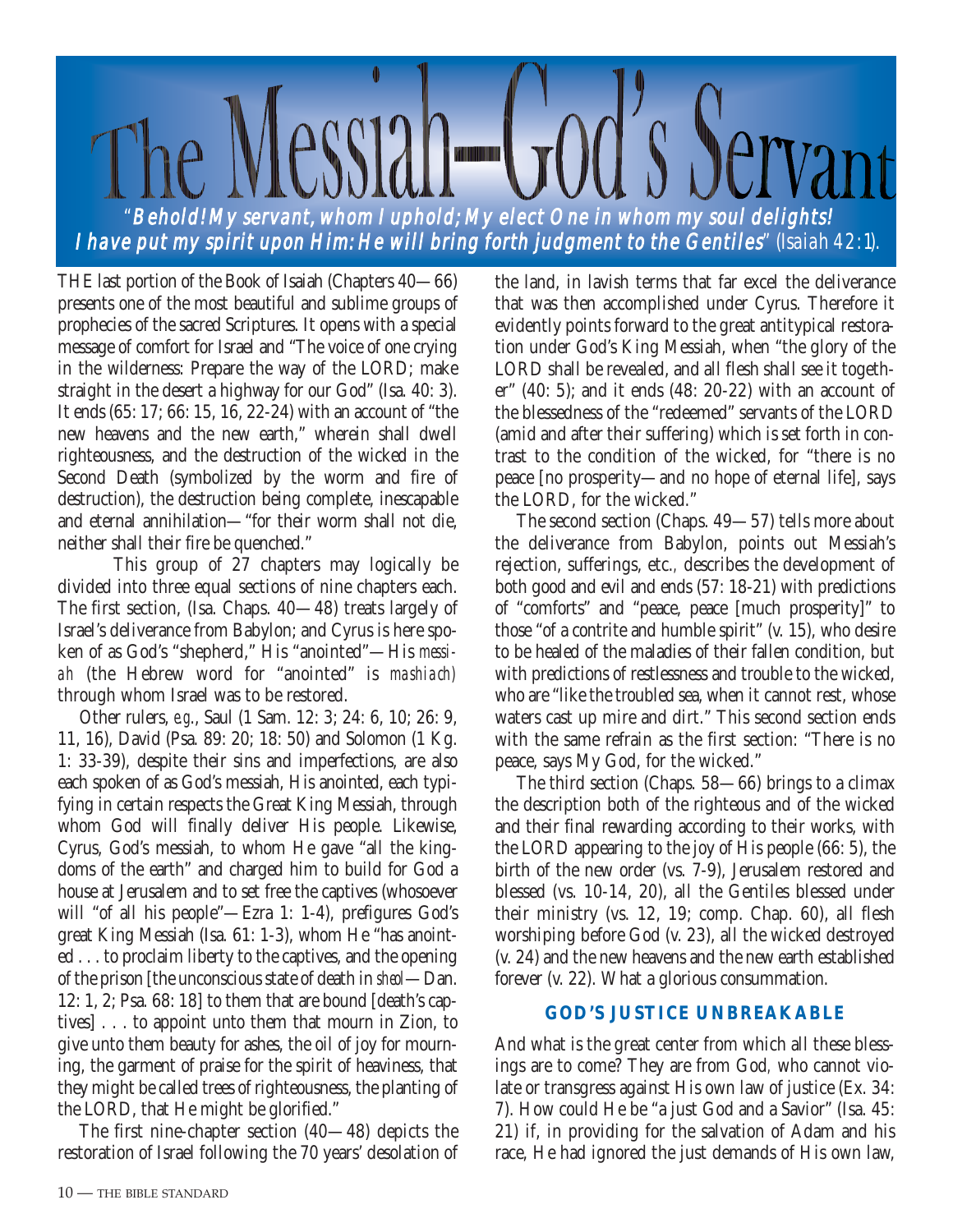which, because of Adam's disobedience, pronounced the death sentence upon him, including, of course, the race in his loins (Gen. 2: 17; 3: 3, 17-19)?

There was only one way whereby God could arrange for the salvation of Adam and his race from eternal death without violating His own justice; and that was to provide a substitute, a ransom, for the perfect man Adam, who, by disobedience, had forfeited his right to life. Therefore, because Adam's race all came under and inherited his condemnation, "none of them could by any means redeem his brother, nor give to God a ransom [a price to cover, a corresponding price] for him" (Psa. 49: 7), for all of them have themselves been condemned to death; none of them has had a perfect human life to offer for the payment of the death sentence on behalf of Adam and the race that was in his power of procreation, which was a part of him, when he sinned.

God's justice rightly demands "life for life, eye for eye, tooth for tooth, hand for hand, foot for foot" (Ex. 21: 23, 24)—an exact equivalent. Hence if Adam (and the race that was in his loins when he sinned) was to be redeemed, it was necessary that a perfect human life, equivalent to that of Adam before he sinned, be provided and sacrificed as Adam's substitute—a ransom, a corresponding price; for without the shedding of blood there is no remission of sin.

This was shown by God's not recognizing the fig-leaf coverings of our first parents. It was their action that typed the efforts by which some have sought to justify self before God by the works of their own hands. God, on the other hand replaced the leaf coverings with the typical covering of animal skins showing forth the necessity of the shedding of blood (Gen. 3: 7, 21). "For the life of the flesh is in the blood: and I have given it to you upon the altar to make atonement [typically] for your souls: for it is the blood that makes an atonement for the soul" (Lev. 17: 11). This was shown also in the Atonement Day offerings for Israel once each year (Lev. 16; Ex. 30: 10), and in other offerings.

# **A HUMAN RANSOM— A SACRIFICE NEEDED**

Of course, a sacrificed animal could not actually provide a ransom or corresponding price for a human being; the blood of bulls and of goats cannot take away sin. The typical sacrifices merely pointed forward to the great sacrifice that God would provide in His Messiah, of whom God through Moses prophesied (Deut. 18: 15-19), saying: "I will raise up for them a Prophet like you from among their brethren, and will put My words in His mouth, and He shall speak to them all that I command Him. And it shall be that whoever will not hear My words, which He speaks in My name, I will require it of him".

Messiah's great sacrifice of His perfect human life and the basic doctrine of the satisfaction of God's justice by a ransom, or corresponding price, thus provided on behalf of Adam and his race, together with the glorious blessings to come to Israel and the Gentile world as a consequence, comprise the main theme of the Sacred Scriptures, to which many prophecies, types and historical events point.

It is with this general theme that Isaiah's great prophecy in Chaps. 40—66 has to do. In its second or central section (Chaps. 49—57), and in the inmost center of that section (52: 13—53: 12), is found the basis for the forgiving of Israel's iniquity (40: 2) by their Redeemer, "the Holy One of Israel" (41: 14). Here is described the great sin-offering for the satisfaction of God's justice on man's behalf, on the basis of which "the redeemed of the LORD shall return, and come with singing unto Zion; and everlasting joy shall be upon their head: they shall obtain gladness and joy; and sorrow and mourning shall flee away" (Isa. 51: 11).

In Isa. 52: 13—53: 12 we find the heart and center of Isaiah's wonderful Messianic prophecy, the basis of all the blessings that God will bring to Israel as the seed of Abraham and to all in the Millennial Kingdom (Gen. 22: 18). Jehovah said to Jesus, "You are a priest for ever according to the order of Melchizedek" (Psa. 110: 1, 4). Abraham paid tithes to Melchizedek, who types our Lord—the Messiah (Gen. 14: 20).

The name Melchizedek means king of righteousness*.* Later he became King of Salem *(peace;* Gen. 14: 18). Jesus as the Messiah could qualify for the office of the "Prince of Peace" (Isa. 9: 6, 7) and as David's King to reign and prosper as the Righteous Branch of David, executing judgment and justice in the earth (Jer. 23: 5, 6), it was necessary that He first fulfill the righteousness of the Law. He accomplished this by providing a perfect human life as a ransom—a corresponding price—for the perfect human life that Adam, by disobedience, forfeited for himself and his race; it was necessary also that He fulfill the Mosaic Law, in order to free the Jew from its condemnation. Therefore, He kept its requirements perfectly, without sin, and even fulfilling its curse of hanging on a tree (Deut. 21: 22, 23), in order to make the end of the Law for righteousness to those who henceforth believed in Christ, and to remove its curse from Israel, all of whom have been condemned under the Law, as well as being condemned in Adam for none of them has been able to keep it (Deut. 27: 26; 28: 15; Psa. 130: 3; 143: 2; Jer. 11: 3; Isa. 53: 11, 12). It is this great truth that is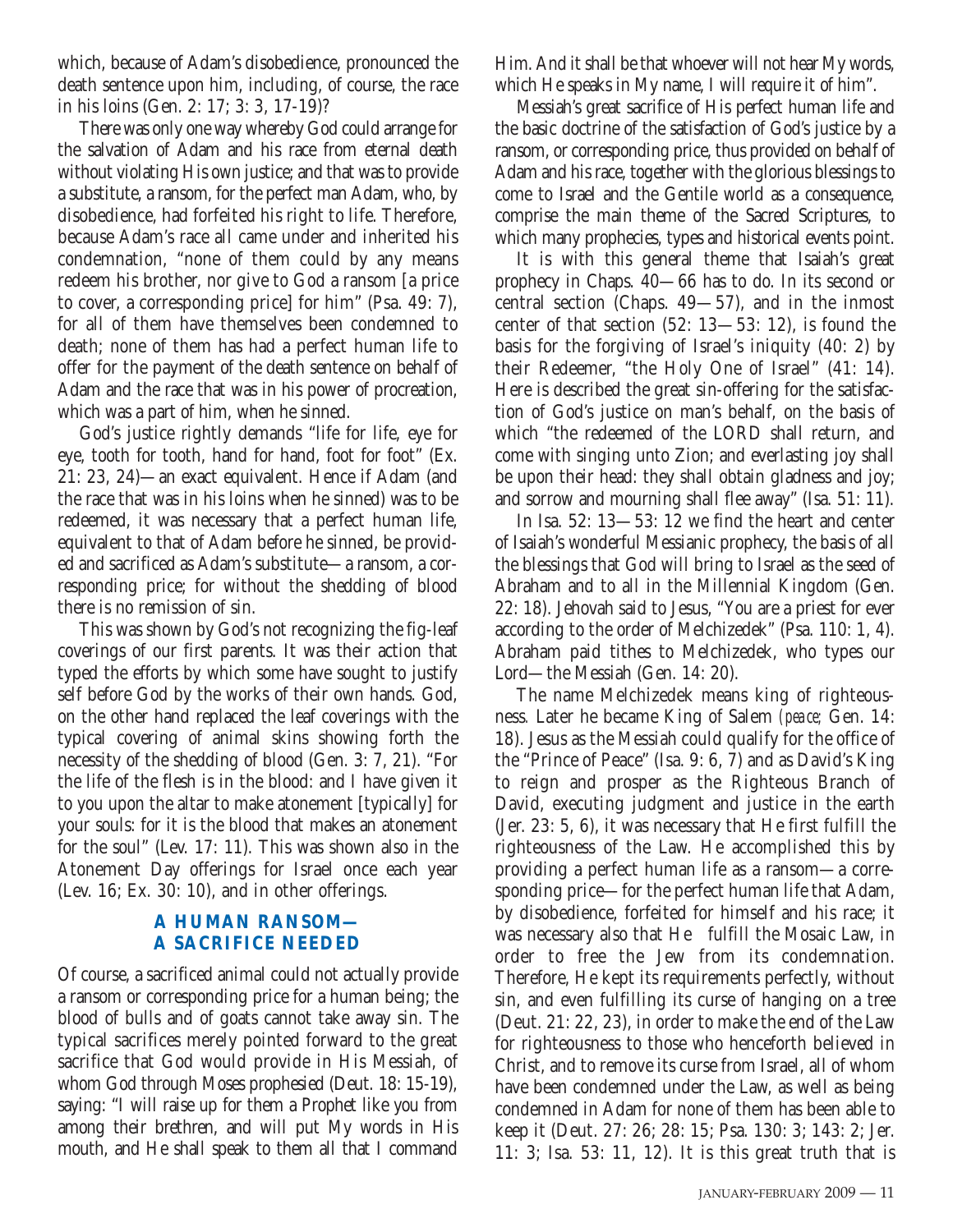especially emphasized in Isa. 52: 13—53: 12, the heart of Isaiah's glorious Messianic prophecy.

# **THE SERVANT OF JEHOVAH IDENTIFIED**

We read in Isa. 41: 8: "But you, Israel, are My servant, Jacob whom I have chosen, the descendants of Abraham My friend." Similarly, we read in 43: 10: "You are My witnesses, says the LORD, and My servant whom I have chosen." We read in 44: 1: "Hear, O Jacob My servant; and Israel, whom I have chosen." Accordingly, some have supposed that when in 52: 13 God speaks of His servant He must refer, not to an individual, but to Israel as a people. We should remember, however, that what is said of a nation often centers in an individual, whereas aside from the individual, the nation or people in general would be characterized quite differently, except perhaps in prospect or by name only. Accordingly in Ex. 4: 22, 23 and Hosea

11: 1, Israel is called God's son, His firstborn; but this honored calling was through disobedience temporarily lost by the nation in general (Ezek. 14; 16), though retained in one or more of its individuals (see Psa. 89: 19-37); however, eventually through their Messiah it will be restored to them (Hosea 1: 10, 11). "Israel is my son" was an ideal not retained by Israel as a whole, but was realized in the person of God's Anointed, His Messiah, as "the Son" (Psa. 2: 2, 7, 12). God raised up His Son, an individual, as His

*Servant.* Here again God said, "I have exalted one chosen from the people" (Psa. 89: 19).

Isa. 42: 1-7 shows so clearly that God's servant centers in an individual, that it is impossible to apply this description consistently to Israel as a nation, or even to a remnant of that nation. Rather, One Individual Servant of God, who is out of the nation, is here depicted. He towers high above the nation, and in Him is realized that which Israel as a nation had lost. He is God's Elect, His Chosen One, in whom He delights, the One who will "bring forth judgment to the Gentiles." God called Him "in righteousness" (Melchizedek—*king of righteousness*) and gave Him "for a covenant of the people"—He is, therefore, not the people, but the bond of union, the ransom-price, upon the basis of which will be established the everlasting New Covenant between God and Israel (Jer. 50: 4, 5; 31: 31-34; 32: 37-44; Ezek. 16: 53-63; 36: 21-38).

Furthermore, this individual, King and Messiah, this Servant of God, is to be "a light to the Gentiles" (Isa. 42: 6; comp. 49: 6; 51: 4), "to open the blind eyes

(Isa. 35: 5; 29: 18), to bring out the prisoners [death's captives] from the prison [the unconscious death state, 49: 9; 61:1], and them that sit in darkness out of the prison house [the dying condition]" (v. 7). Thus in Isa. 42: 1-7 we have a description of God's real, individual Servant, in contrast with the nation, whose failure and unfaithfulness is outlined in vs. 18-25. The Gentiles will come to Israel's light only as they accept the light vested in Israel's Messiah, God's Servant (Isa. 60: 1-3).

In Isa. 49: 1-7 God's Servant is presented, not as the nation of Israel, but as an individual, even as in the case of Jacob—called "Israel" (v. 3)—meaning, "a prince of God" (Gen. 32: 28). This Prince of God testifies that the LORD formed Him from the womb to be His Servant (vs. 1, 5). He is indeed the seed of the *woman* that is to bruise the serpent's (Satan's) head, the One born of a virgin, whose name is Immanuel "God with us"; who had a human mother,

> but no human father, for He was the only begotten Son of God (Psa. 2: 7; Gen. 3: 15; Psa. 22: 9, 10; Isa. 7: 14).

This Servant of God has full right to the name "Israel," "a prince of God," because He alone fulfilled the righteousness of the Law, keeping it perfectly, without sin; for, not being begotten by a human father, He did not receive a sin-cursed life under a death sentence. He was not one of Adam's fallen race who could not offer a ransom for His brother (Psa. 49: 7). By keeping the Law perfectly He

\*\*\*

proved His right to everlasting life as a perfect human being (Lev. 18: 5). Additionally, He laid His humanity down in sacrifice as a ransom-price, a corresponding price, for Adam and the race that was stored in his procreative ability when he sinned. Therefore, he forfeited perfect human life for himself and his descendants. On the other hand this faithful, sacrificial Servant, our Lord Jesus, fulfilled the ideal—the exact equivalent of Adam and therefore is the One charged with overseeing the carrying out of the mission to which the nation had originally been called—that of blessing all the families of the earth (Gen. 22: 17, 18). He is the only one of all Israel who obeyed God's voice fully and kept His covenant with God perfectly (Ex. 19: 4-6); that is why He is preeminently God's "peculiar treasure above all people," through whom only the nation of Israel and all other peoples can obtain salvation unto eternal life.

*To be continued in the next issue.*

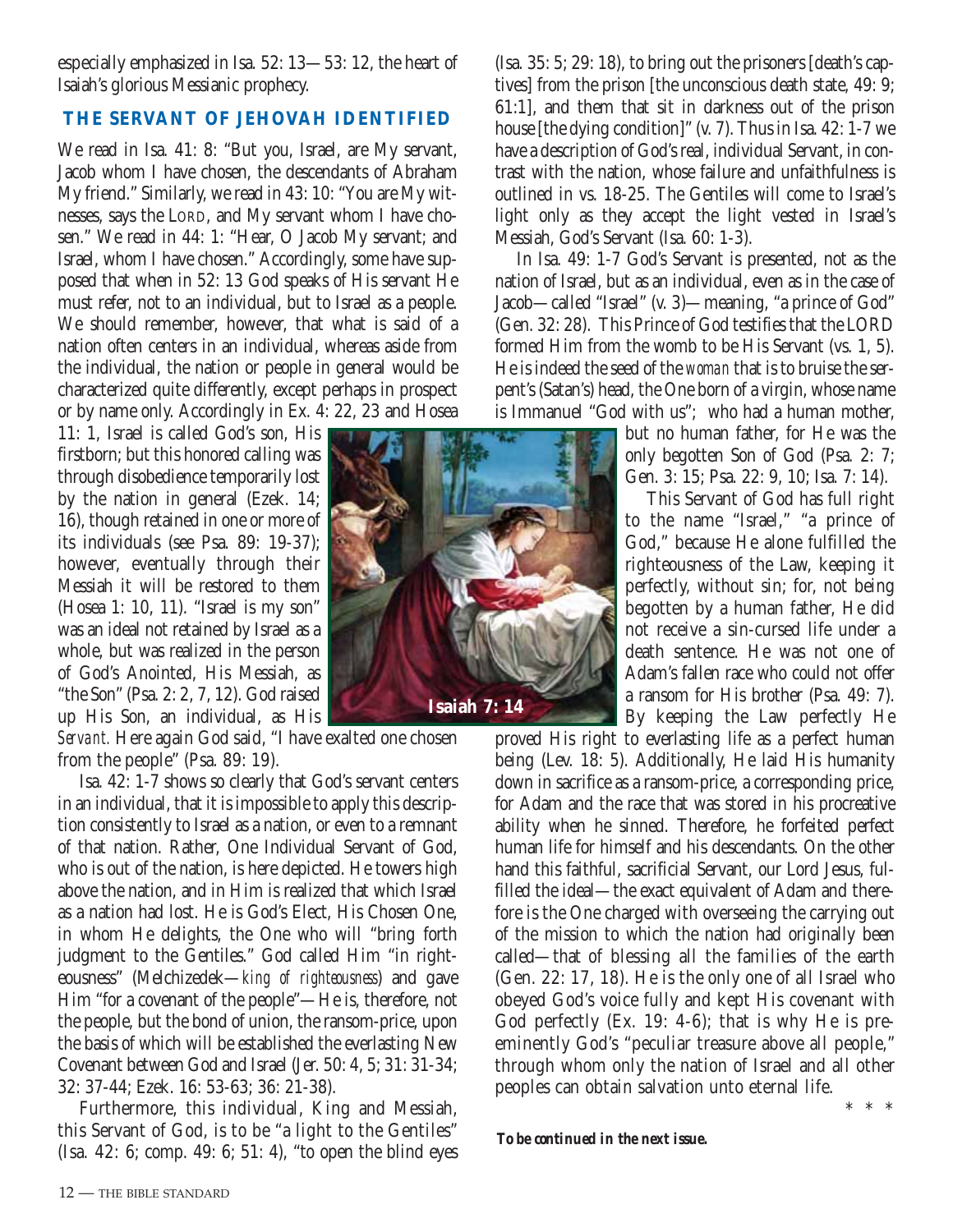

# **Pride-Jealousy-Anger-Murder Genesis 4: 1-16**

No children were born to Adam and Eve in Eden. They labored with sweat of face for quite a time before their first-born came. Doubtless he was birth-marked with a jealous, unhappy disposition. Toil conduced to fretfulness in those who knew a happier lot in Eden. Fault-finding with each other, resentment against the Creator, discontent with their lot, probably marked their offspring—Cain. The world has since been under a "reign of Sin and Death."

Daughters also were born to them, and later another son, Abel, of a very different disposition from their first-born. The experiences of life may have mellowed their hearts. They remembered an intimation of hope connected with their sentence; namely, that the Seed of the woman should bruise the serpent's head. Abel's disposition indicates that he had a contrite heart, and desired to please God. If parents realized to what extent mental conditions affect their offspring, all would strive to bestow favorable birth-traits on their children.

Years passed. Cain and Abel were inspired by the promise respecting the Seed of the woman, and the hope for recovery by Divine favor. They approached the Lord with offerings to receive a blessing. Abel's sacrifice of animal life God accepted, because it typified the necessity for Jesus' death as the basis for forgiveness of sin. God's rejection of Cain's offering teaches that without shedding of blood there can be no remission of sins. Cain should have procured an animal for acceptable sacrifice, in obedience to the Divine will. Instead, he allowed anger, malice, hatred, and strife to burn in his heart, and became a murderer.— Genesis 4: 5-8.

St. Paul says that Abel's blood cried to God for justice against Cain. But Jesus' blood cried to God for mercy on the sinner. Every injustice cries to God for justice. By a special covenant, Jesus and His Elect Church lay down their lives sacrificially for Adam and his race. (Romans 12: 1.) The "better sacrifices" completed, Restitution follows.

#### **Questions on Lesson 12**

1. Were any children born to Adam and Eve in the Garden?

- 2. Who was their first child?
- 3. What kind of disposition did he seem to have? Par. 1
- 4. Did Abel have the same kind of disposition as Cain?
- 5. What effect did the experiences of life have on Adam and Eve?
- 6. Was there any intimation of hope connected with the death sentence? Gen. 3: 15, Par. 2
- 7. Why did Abel and Cain approach the Lord with offerings?
- 8. What kind of sacrifices did they offer? Gen. 4: 3, 4
- 9. Why did God accept Abel's offering and not Cain's? Gen. 4: 4, 5. What does this teach? Heb. 11: 4
- 10.How did Cain feel about this? Gen. 4: 6, 7
- 11.What lesson should we learn from Gen. 4: 6, 7?
- 12.What does St. Paul say about Abel's blood?

13.Who, in addition to Jesus, have laid down their lives sacrificially for Adam and his race?

14.When these better sacrifices have been completed, what will follow? Par. 4



If you have enjoyed the series on the creative days you may wish to purchase the book entitled "*Creation*"(*585 pages*) \$4.50. The *Photo Drama of Creation* and *Study Guide* may be purchased separately or as a set. *Photo-Drama* \$7.50; *Study Guide* \$5.75 or \$12.00 for the set.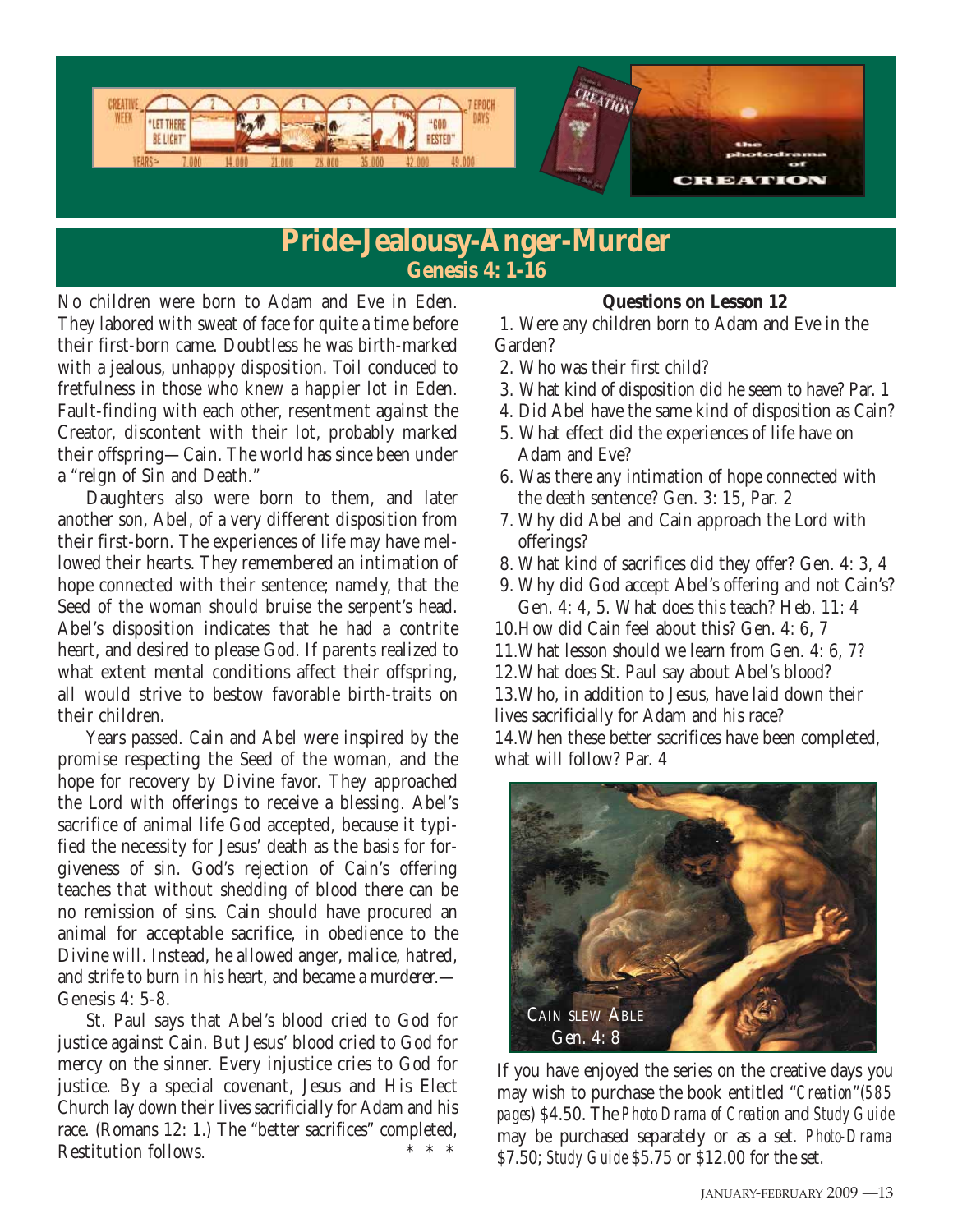# QUESTION AND ANSWER QUESTION AND ANSWER

**Question: If a strong believer in Jesus is, through weakness, overcome from time to time in sin, does he gain salvation through his belief in Christ or is he remanded to hell because of his bondage to sin?** Dear Brother: Greetings in Jesus' name!

Your question is a very good one and deserves a serious answer. We are well aware of the sinful state of the human race and of the Biblical statement that "*There is none righteous, no, not one*" (Rom. 3:10). Notice the Apostle's words in Rom. 7: 19 . . . "*For the good that I would, I do not: but the evil which I would not, that I do*." Indeed, Paul points out that the Father allows sin to work in our lives in order that we might receive an education in evil and come to understand that sin and the dying condition has come to us through heredity (Romans 5:12). The recognition that we are infected with sin should bring us to our knees and to then accept Jesus as our Savior which gives us the standing of justification by faith (Rom. 5: 2, 4: 3-8).

This is the first step in coming to God. There is yet another—that of making a full dedication or consecration of one's self to the Lord which is rewarded by Him upon His acceptance thereof. He then grants us His Holy Spirit, His positive nurturing power and influence in our life for our character development. This consecration brings us closer to God.

After having reached this place in our walk, one stumbles, to some sins of former days from which he or she has not entirely broken free, what then? Is this Christian denied the blessing of salvation due to their own personal weakness? Absolutely not! This is what Christ died for—the sin and weakness that comes by heredity from Adam. At this point we must strive against sin in ourselves, but being imperfect, God does not expect us to be completely sin free in this life. It would be proper to take note that God reads the heart and it is the intention of the heart that He judges, as Paul noted that to some extent his flesh was ruling him. But the heart's intention on his part was to do God service to the best of his ability—if we too are seeking the same, then we can be assured that God counts our sins as covered. However, this is not to be considered as a license to sin. It would not benefit us to take God's commands too lightly. However, if we are in bondage through weakness which overcomes from time to time, we should indeed go to the Lord in prayer and seek His forgiveness, strength and courage through His precious Son, and strive to overcome the wrong. We are assured by the same Apostle that "*There has no temptation overtaken you but such as is common to man: but God is faithful, who will not allow you to be tempted beyond what you are able, but will with the temptation also make the way of escape, that you may be able to bear it*" (1 Cor. 10:13).

Fond Christian Regards, *Bible Standard Ministries*

| <b>PUBLICATIONS</b><br>Please note that there has been a price increase on some of our publications.                                                                                                                                                                                                                                                                                                                                                                                                                                                                                                                                                                                                                                                                                                       |                                                                                                                                 |                                                                                                                                                                                                                                                                                                                                                                                                                                                                                                                                                                                                                                                                                                                                                                                                                                 |  |
|------------------------------------------------------------------------------------------------------------------------------------------------------------------------------------------------------------------------------------------------------------------------------------------------------------------------------------------------------------------------------------------------------------------------------------------------------------------------------------------------------------------------------------------------------------------------------------------------------------------------------------------------------------------------------------------------------------------------------------------------------------------------------------------------------------|---------------------------------------------------------------------------------------------------------------------------------|---------------------------------------------------------------------------------------------------------------------------------------------------------------------------------------------------------------------------------------------------------------------------------------------------------------------------------------------------------------------------------------------------------------------------------------------------------------------------------------------------------------------------------------------------------------------------------------------------------------------------------------------------------------------------------------------------------------------------------------------------------------------------------------------------------------------------------|--|
| <b>ATTRACTIVE HARDBOUND BOOKS</b><br>Life — Death — Hereafter (224 pages) paperback \$3.50, cloth<br>God (547 pages; describing Jehovah's great attributes, etc.)<br>Creation (585 pages; describing God's creative work, etc.)<br>The Bible (794 pages; much useful information on it, its uses)<br>Christ - Spirit - Covenants (744 pages, very informative)<br>The Chart of God's Plan (360 pages)<br>The Millennium (480 pages; expounding many Scriptures)<br>Daily Heavenly Manna and Devotional Service<br>Poems of Dawn (300 choice Christian poems for many occasions)                                                                                                                                                                                                                            | \$4.50<br>\$4.50<br>\$4.50<br>\$4.50<br>\$4.50<br>\$5.00<br>\$7.00<br>\$6.75<br>\$5.00                                          | <b>FREE 24 PAGE BOOKLETS</b><br>(Please select one to six booklets and or leaflets)<br>Life and Immortality . What is the Soul? . The Resurrection of the<br>Dead • Spiritism is Demonism • Why Does A Loving God Permit<br>Calamities? • The Sabbath Day • Faith Healing • Baptism • Speaking in Tongues — Is it of God? • The Kingdom of God<br>Mormonism $-$ A Modern Delusion • Preservation of Identity in the<br>Resurrection • The Evolution Theory Examined • Why We Believe in<br>God's Existence • The Rapture • Future Life By Resurrection $-$ Not<br>Reincarnation • Must Christians Pay Tithes?                                                                                                                                                                                                                   |  |
| Hymns of Millennial Dawn (350 hymns hardbound)<br><b>HELPFUL BOOKLETS</b><br>Focus on Zionism (a Christian Zionist view)<br>The Restoration of Israel (48 pages)<br>Anglo-Israelism (80 pages; errors of H. W. and G. T. Armstrong refuted)<br>The Gift of Tongues - Should We Seek or Shun It? (80 pages)<br>Is there Hope for Any of the Unsaved Dead? (80 pages)<br>Satan, Satanism, Demonism and Exorcism (80 pages)<br><i>Born Again</i> (48 pages)<br>The Great Pyramid and the Bible (48 pages)<br>The Hell of the Bible (60 pages; treats every Bible text relating to Hell)<br>Spiritism-Ancient & Modern (67 pages; proves it to be Demonism)<br>Jewish Hopes and Prospects (52 pages)<br>The Teachings of "Jehovah's Witnesses" Examined in the Light of the Scriptures<br>$(29 \text{ pages})$ | \$6.00<br>\$1.50<br>\$1.00<br>\$1.00<br>\$1.00<br>\$1.00<br>\$1.00<br>\$1.00<br>\$1.00<br>\$1.25<br>\$1.25<br>$S$ .75<br>\$1.50 | <b>LEAFLETS</b><br>Do You Know? • Thieves In Paradise • Israel's Return • What is<br>Hell? • The Bible vs. Evolution • Jesus' Second Advent • Judgment<br>Day • God Loves You! • Earth's Coming Theoratic Government • War on Poverty • Oath-bound Promise • Man's Eternal Destiny •<br>Pollution Crisis • What is the Truth? • Great Pyramid • Restitution<br>• Is God or Satan Winning? • The Full Gospel • Peace — How it<br>Will Come • UFO Sightings • The Gospel in a Nutshell • True<br>Freedom • The New Earth • Bible Standard Ad • Bible Standard<br>Ministries, L.H.M.M • Coming By and By • Christ's Glorious Reign<br>• Desolation/Restoration • Father Take My Hand • A Good New<br>Year Recipe • How Readest Thou? • Nearing God's Kingdom • My Lord and I & Picture • 23rd Psalm • Watchman, What of the Night? |  |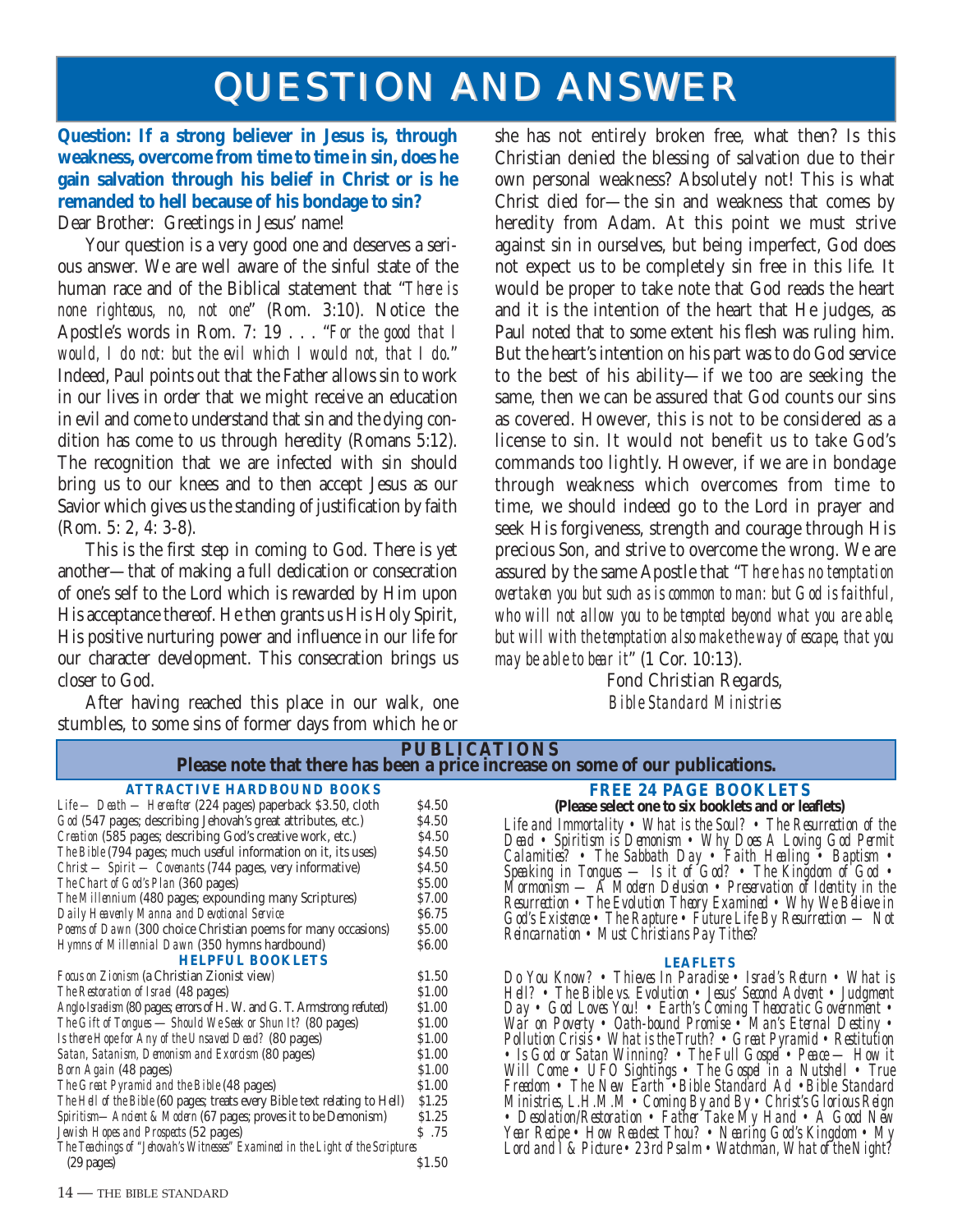# ANNOUNCEMENTS

# **SERVICES BY VISITING MINISTERS**

#### **Ralph Herzig**

Seattle, WA Convention, March 20, 21, 22

**Piotr Woznicki**

Chester Springs, PA, March 14; Carlstadt, NJ, March 15 Seattle, WA Convention, March 20, 21, 22

**Janusz Puzdrowski**

Seattle, WA Convention, March 20, 21, 22

**Leon Snyder's SCHEDULE FOR FEBRUARY:** Cincinnati, OH, 8; Beechgrove, IN, 8; West Frankfort, IL, 9; Iuka, MS, 10; Lake City, FL, 12; Keystone Heights, FL, 14, 15; West Palm Beach, FL, 16; Lauderdale Lakes, FL, 17; Marietta, GA, 21, 22; Olanta, SC, 23; Wilmington, NC, 24; Raleigh, NC, 24; Reidsville, NC, 26; Roanoke Rapids, NC, 27; Norfolk, VA, 28, 29; **MARCH SCHEDULE**: Chester Springs, PA, 4; Seattle, WA Convention 20-22; Las Vegas, NV, 23, 24; Chandler, AZ, 25; Tulsa, OK, 28, 29; Independence, KS, 30; Mustang, OK, 31

#### **John Wojnar**

New Haven, CT, February 15 **Thomas Cimbura** Seattle, WA Convention, March 20, 21, 22 **Donald Lewis**

Seattle, WA Convention, March 20, 21, 22

**James Shaw**

Mustang, OK, March 15

**Robert Steenrod**

Detroit, MI, February 28; West Frankfort, IL, March 8; Seattle, WA Convention, March 20, 21, 22

# **Daniel Herzig**

Lauderdale Lakes, FL, February 8; Iuka, MS, March 27; Marietta, GA, March 29, Wilmington, NC, March 31; Seattle, WA Convention, March 20, 21, 22

# **Jon Hanning**

Cincinnati, OH, January 25; N. Canton, OH, February 22; Seattle, WA Convention, March 20, 21, 22

# **SEATTLE, WASHINGTON CONVENTION March 20, 21, 22, 2009**

Site: Quality Inn, 225 Aurora Ave. North, Seattle, Washington, 98109. Telephone: (206) 728-7666. Singles and double occupancy \$82.99. Triple \$89.99, plus tax of 15.60%. Please make reservations early. Reservations must be made by February 26, 2009 and guaranteed with a credit card. Transportation from airport to hotel will be supplied by the local class. For further information contact: Bro. Walter Onyszko, 5424 1st Drive W., Everett, WA, 98203; by e-mail: wonyszko@gmail.com; telephone number  $(425 - 737 - 8147)$  You will need to give name of airline, flight number, date and time of arrival.

# **EVANGELISTS' SERVICES**

**Kenneth Arends** Grand Rapids, MI, February 28 **Michael Dukette** Pittsfield, MA, February 8 **David F. Hanning** Derry, PA, March 8 **Michael Hanning** Cincinnati, OH, March 8 **Ainsley Maine** Boston, MA, March 22 **Roger Mullen** Boston, MA, January 25; **Harold Solomon** Reidsville, NC, February 4; Keystone Heights, FL, February 22 **William Sturges** Columbus, OH, February 22; **Lawrence Williams** Indanapolis, IN, January 18; Athens/Nelsonville, OH March 1 **Michael Williams** Detroit, Michigan, March 14

#### **2009 LHMM CONVENTIONS**

**United States:**  *Seattle. Washington, March 20, 21, 22 Connecticut, Correction, May 15, 16, 17 Athens/Nelsonville, Ohio, July 17, 18, 19 Minneapolis, Minnesota, September, 18, 19, 20* **France:** All conventions in Barlin *Spring: April 11, 12, 13; Summer: July 31, August 1, 2; Fall: October 31, November 1* **Germany:**  *Velbert, May 30, 31, June 1 Diez, October 9, 10, 11* **Jamaica:**  *April 10, 11, 12, 13* **Lithuania:** *Kowno, June 20, 21, 22* **Poland:** *Kolobrzeg, April 11, 12, 13; Poznan, May 1, 2, 3; Bydgoszcz, July 11, 12, 13; Leszno, July 14, 15, 16; Gliwic, July 17, 18, 19; Susiec, July 21, 22, 23; Krakow, August 21, 22, 23* **Ukraine:** *Orlowka, June 26, 27, 28; Lwow, August 14, 15, 16* **United Kingdom:**  *Hyde, August 7, 8, 9; Sheffield/Barlborough, October 24 and 25*

**THANK YOU FOR THE MANY GOOD WISHES SENT IN MEMORY OF OUR LORD'S BIRTH.**